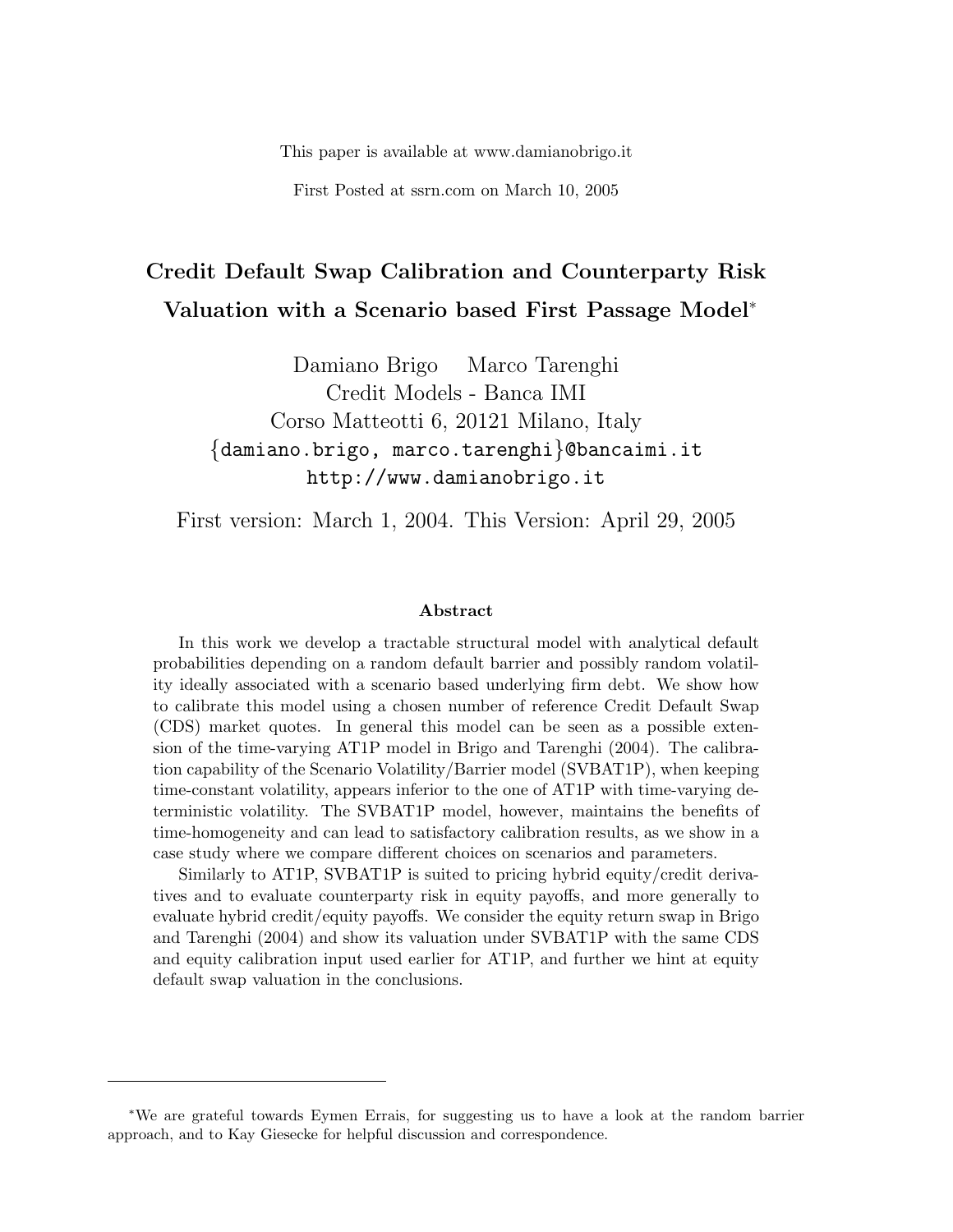Duke of Alencon, this was your default, That, being captain of the watch to-night, Did look no better to that weighty charge.

King Henry VI, Part 1, Act 2, Scene I.

# 1 Introduction

Modelling firms default is becoming more and more important, especially in recent times where the market is experiencing a large development in credit derivatives trading. In this paper we develop a tractable structural model with analytical default probabilities depending on some dynamics parameters and on a random default barrier ideally associated with the underlying firm debt. The scenario based default barrier models our possible uncertainty on the debt level of the firm. This uncertainty may be due to the fact that, for example, we do not trust completely the information from Balance Sheets.

We show how to calibrate the model using a chosen number of Credit Default Swap (CDS) market quotes. We apply the structural model to a concrete calibration case. This model can be seen as a variant or even a possible extension of the time-varying Analytically Tractable 1st Passage model (AT1P) in Brigo and Tarenghi (2004). There are a number of approaches for extending this earlier work. In Brigo and Tarenghi (2004) we essentially used information from equity volatility and CDS quotes to determine a time-varying value of the deterministic firm-volatility and a reference level for the default barrier implying exact calibration of a given number of CDS quotes. In this paper we consider a scenario based default barrier/volatility version of the basic model, which is a step forth, but take time-constant volatilities (in each scenario), which is a step backwards. Notwithstanding the time-constancy of the volatility scenarios, which is a restriction with respect to the earlier deterministic time-varying coefficients AT1P model, we refer to the random coefficients model as to an "extension", that we term Scenario Volatility/Barrier Analytically Tractable 1st Passage model (SVBAT1P). The calibration of the CDS term structure in SVBAT1P is left to the random default barrier, to the volatility scenarios parameters and to the probabilities of different scenarios. These can all be considered as calibrating parameters, or else some can be fixed arbitrarily and the calibration can be left to the remaining ones. We illustrate different possible choices with a case study.

With the first extension where we use scenarios only on the barrier (taking instead the same volatility in all scenarios) the model is not very flexible and can calibrate a low number of CDS, typically 3 or 4. Indeed, default barrier scenarios appear not to be natural fitting parameters for a large number of CDS quotes. In this case it can be best to associate scenarios also to volatilities, or to take a time varying volatility to be partially fitted to CDS quotes even in the case of random barrier. In this note we explore the former solution, and while time-constant volatility scenarios do not allow a perfect fit of all the five CDS maturities, they still allow a small calibration error, which can be deemed to be acceptable when compared to the market induced bid ask spreads. What is more, having a model like SVBAT1P with constant parameters, even if under different scenarios, may help with respect to robustness, typically endangered by all-fitting time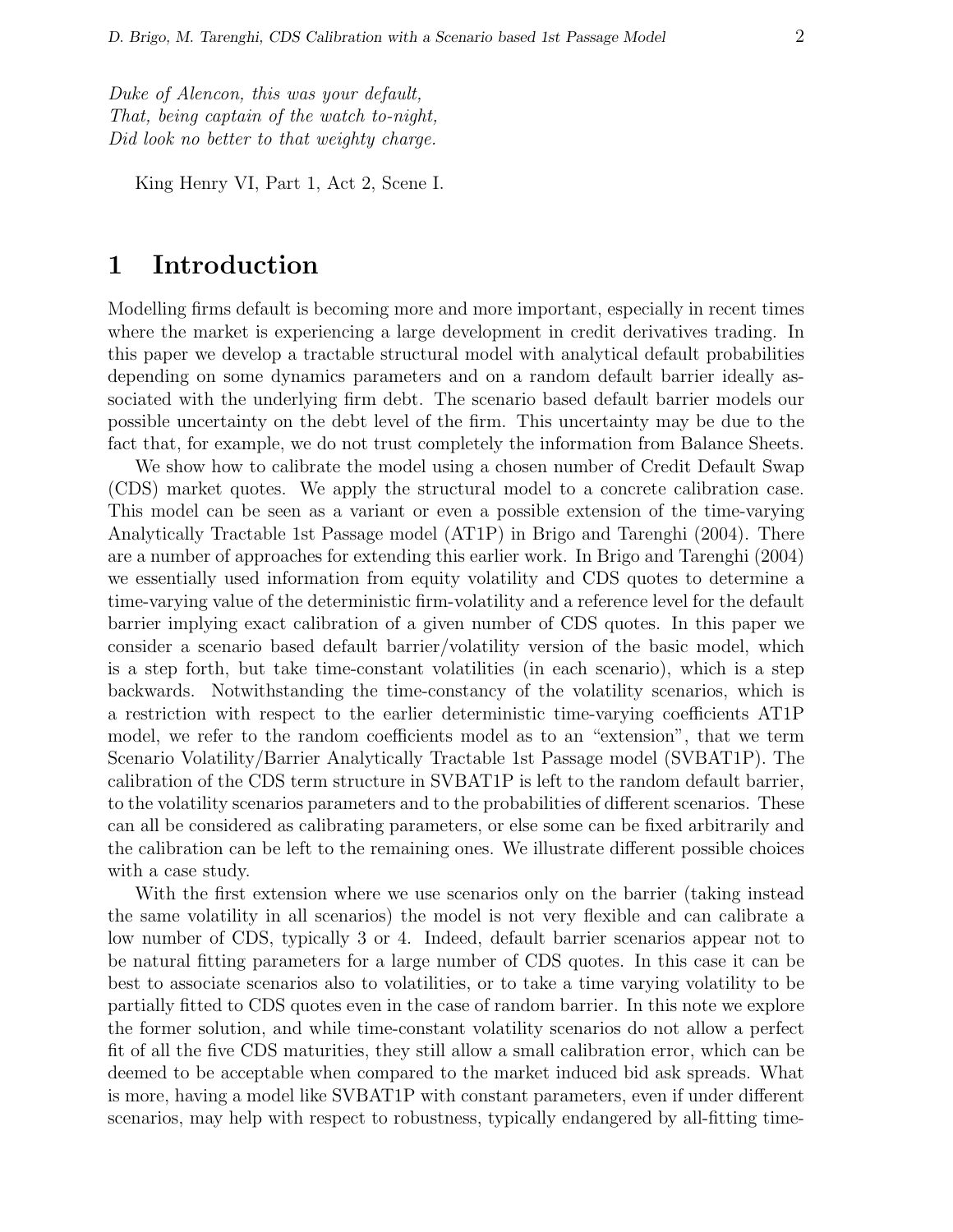varying functions as in the basic AT1P model. Nonetheless, the time-varying volatility scenarios extension will be addressed in further work.

Finally we notice that, as for the earlier deterministic barrier AT1P model, the CDS calibrated SVBAT1P model is ideally suited to price hybrid equity/credit derivatives and to evaluate counterparty risk in equity payoffs. Given the same CDS and equity calibration inputs, we compare the price of an equity return swap under the deterministic time varying volatility model AT1P with the same price under the scenarios model SVBAT1P addressed in this paper.

### 2 Calibrating the deterministic barrier AT1P model

The fundamental hypothesis of the model we resume here is that the underlying firm value process is a Geometric Brownian Motion (GBM), which is also the kind of process commonly used for equity stocks in the Black Scholes model.

Classical structural models (Merton (1974), Black Cox (1976)) postulate a GBM (Black and Scholes) lognormal dynamics for the value of the firm  $V$ . This lognormality assumption is considered to be acceptable. Crouhy et al (2000) report that "this assumption is quite robust and, according to KMVs own empirical studies, actual data conform quite well to this hypothesis.".

In these models the value of the firm  $V$  is the sum of the firm equity value  $S$  and of the firm debt value  $D$ . The firm equity value  $S$ , in particular, can be seen as a kind of (vanilla or barrier-like) option on the value of the firm  $V$ . Merton typically assumes a zero-coupon debt at a terminal maturity  $\overline{T}$ . Black Cox assume, besides a possible zero coupon debt, safety covenants forcing the firm to declare bankruptcy and pay back its debt with what is left as soon as the value of the firm itself goes below a "safety level" barrier. This is what introduces the need for barrier option technology in structural models for default.

In Brigo and Tarenghi (2004) the following proposition is proved:

Proposition 2.1. (Analytically-Tractable First Passage (AT1P) Model) Assume the risk neutral dynamics for the value of the firm  $V$  is characterized by a risk free rate  $r(t)$ , a payout ratio q(t) and an instantaneous volatility  $\sigma(t)$ , according to

$$
dV(t) = V(t) (r(t) - q(t)) dt + V(t) \sigma(t) dW(t)
$$

and assume a safety barrier  $\widehat{H}(t)$  of the form

$$
\widehat{H}(t) = H \exp\left(-\int_0^t \left(q(s) - r(s) + (1+2\beta)\frac{\sigma(s)^2}{2}\right) ds\right)
$$
(1)

where  $\beta$  is a parameter that can be used to shape the safety barrier. H is a reference level, and let  $\tau$  be defined as the first time where V hits the safety covenants barrier H from above, starting from  $V_0 > H$ ,

$$
\tau = \inf\{t \ge 0 : V(t) \le \widehat{H}(t)\}.
$$

Then the survival probability is given analytically by  $\mathbf{F}$  /

$$
\mathbb{Q}\{\tau > T\} = \left[\Phi\left(\frac{\log \frac{V_0}{H} + \beta \int_0^T \sigma(s)^2 ds}{\sqrt{\int_0^T \sigma(s)^2 ds}}\right) - \left(\frac{H}{V_0}\right)^{2\beta} \Phi\left(\frac{\log \frac{H}{V_0} + \beta \int_0^T \sigma(s)^2 ds}{\sqrt{\int_0^T \sigma(s)^2 ds}}\right)\right].
$$
 (2)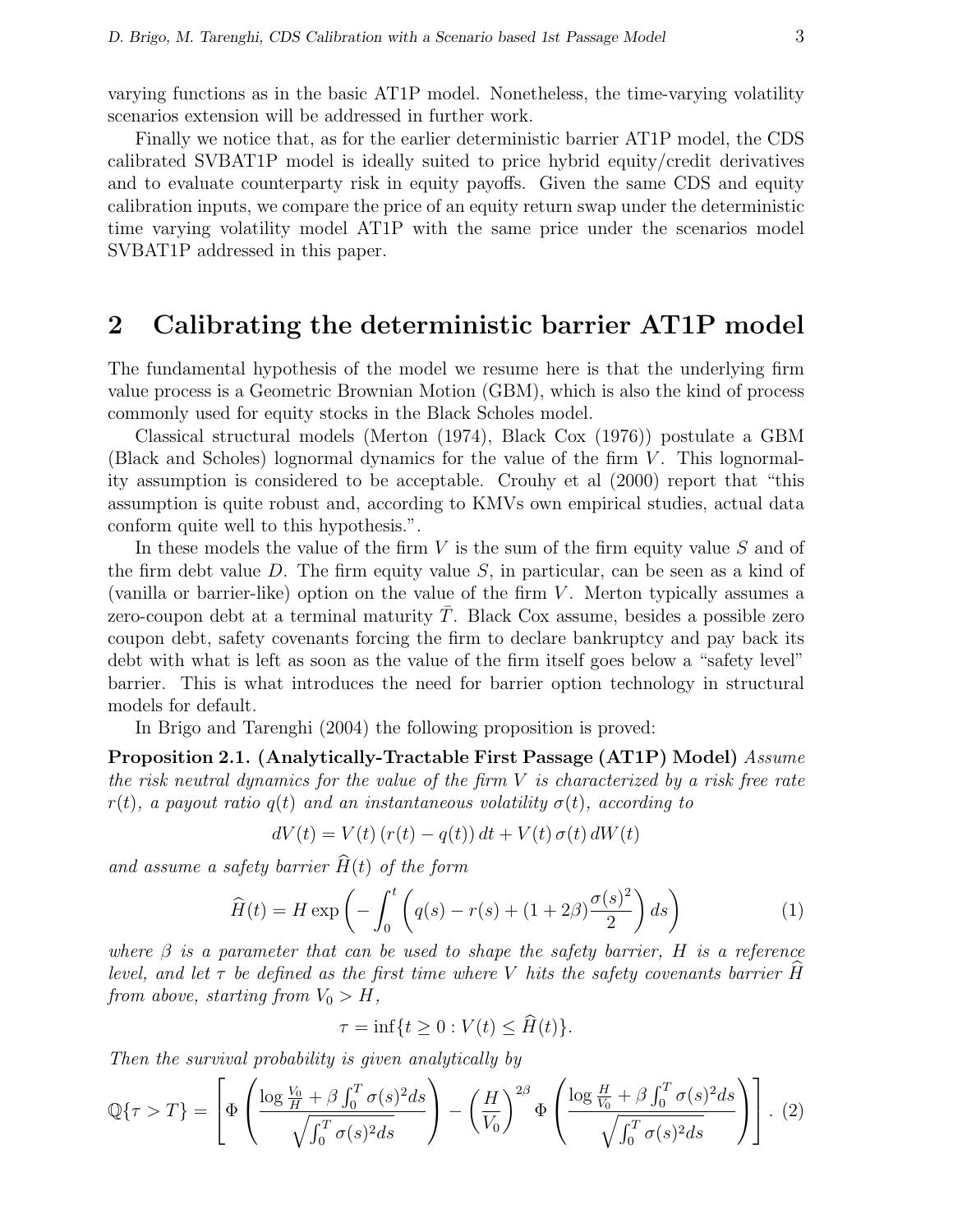In presence of zero coupon debt for the maturity  $\overline{T}$ , the actual default time is  $\tau$  if  $\tau < \overline{T}$ , and is  $\overline{T}$  if  $\tau \geq \overline{T}$  and the value of the firm at  $\overline{T}$  is below the debt face value. Otherwise, if  $\tau \geq \overline{T}$  and the value of the firm at  $\overline{T}$  is above the debt face value, there is no default.

In Brigo and Tarenghi (2004) we calibrate CDS quotes by means of the above formula inserted in CDS valuation, backing out  $t \mapsto \sigma(t)$  from increasing-maturity CDS quotes through a cascade inversion method. We now recall briefly the CDS payoff and its risk neutral pricing formula.

One of the most representative protection instruments that can be used against default is the Credit Default Swap (CDS). Consider two companies "A" (the protection buyer) and "B" (the *protection seller*) who agree on the following.

If a third reference company "C" (the reference credit) defaults at a time  $\tau_C \in (T_a, T_b]$ , "B" pays to "A" at time  $\tau = \tau_C$  itself a certain "protection" cash amount L<sub>GD</sub> (Loss Given the Default of "C"), supposed to be deterministic in the present paper. This cash amount is a protection for "A" in case "C" defaults. A typical stylized case occurs when "A" has bought a corporate bond issued from "C" and is waiting for the coupons and final notional payment from this bond: If "C" defaults before the corporate bond maturity, "A" does not receive such payments. "A" then goes to "B" and buys some protection against this risk, asking "B" a payment that roughly amounts to the bond notional in case " $C$ " defaults. Typically  $L_{GD}$  is equal to a notional amount, or to a notional amount minus a recovery rate. We denote the recovery rate by "R<sub>EC</sub>".

In exchange for this protection, company "A" agrees to pay periodically to "B" a fixed "running" amount R, at a set of times  $\{T_{a+1}, \ldots, T_b\}$ ,  $\alpha_i = T_i - T_{i-1}$ ,  $T_0 = 0$ . These payments constitute the "premium leg" of the CDS (as opposed to the L<sub>GD</sub> payment, which is termed the "protection leg"), and  $R$  is fixed in advance at time 0; the premium payments go on up to default time  $\tau$  if this occurs before maturity  $T_b$ , or until maturity  $T_b$  if no default occurs.

"
$$
B
$$
"  $\rightarrow$  protection  $L_{\text{CD}}$  at default  $\tau_C$  if  $T_a < \tau_C \leq T_b$   $\rightarrow$  "A"   
 "B"  $\leftarrow$  rate  $R$  at  $T_{a+1}, \ldots, T_b$  or until default  $\tau_C$   $\leftarrow$  "A"

Formally, we may write the RCDS ("R" stands for running) discounted value at time  $t$  seen from "A" as

$$
\Pi_{\text{RCDS}_{a,b}}(t) := -D(t,\tau)(\tau - T_{\beta(\tau)-1})R\mathbf{1}_{\{T_a < \tau < T_b\}} - \sum_{i=a+1}^b D(t,T_i)\alpha_i R\mathbf{1}_{\{\tau \ge T_i\}} + \mathbf{1}_{\{T_a < \tau \le T_b\}} D(t,\tau)\mathbf{L}_{\text{GD}} \tag{3}
$$

where  $t \in [T_{\beta(t)-1}, T_{\beta(t)})$ , i.e.  $T_{\beta(t)}$  is the first date among the  $T_i$ 's that follows t, and where  $\alpha_i$  is the year fraction between  $T_{i-1}$  and  $T_i$ . The pricing formula for this payoff depends on the assumptions on the interest rates dynamics and on the default time  $\tau$ . Let  $\mathcal{F}_t$ denote the basic filtration without default, typically representing the information flow of interest rates and possibly other default-free market quantities (and also intensities in the case of reduced form models), and  $\mathcal{G}_t = \mathcal{F}_t \vee \sigma (\{\tau < u\}, u \leq t)$  the extended filtration including explicit default information. In our earlier "structural model" AT1P framework with deterministic default barrier the two sigma-algebras coincide by construction, i.e.  $\mathcal{G}_t = \mathcal{F}_t$ , because here the default is completely driven by default-free market information.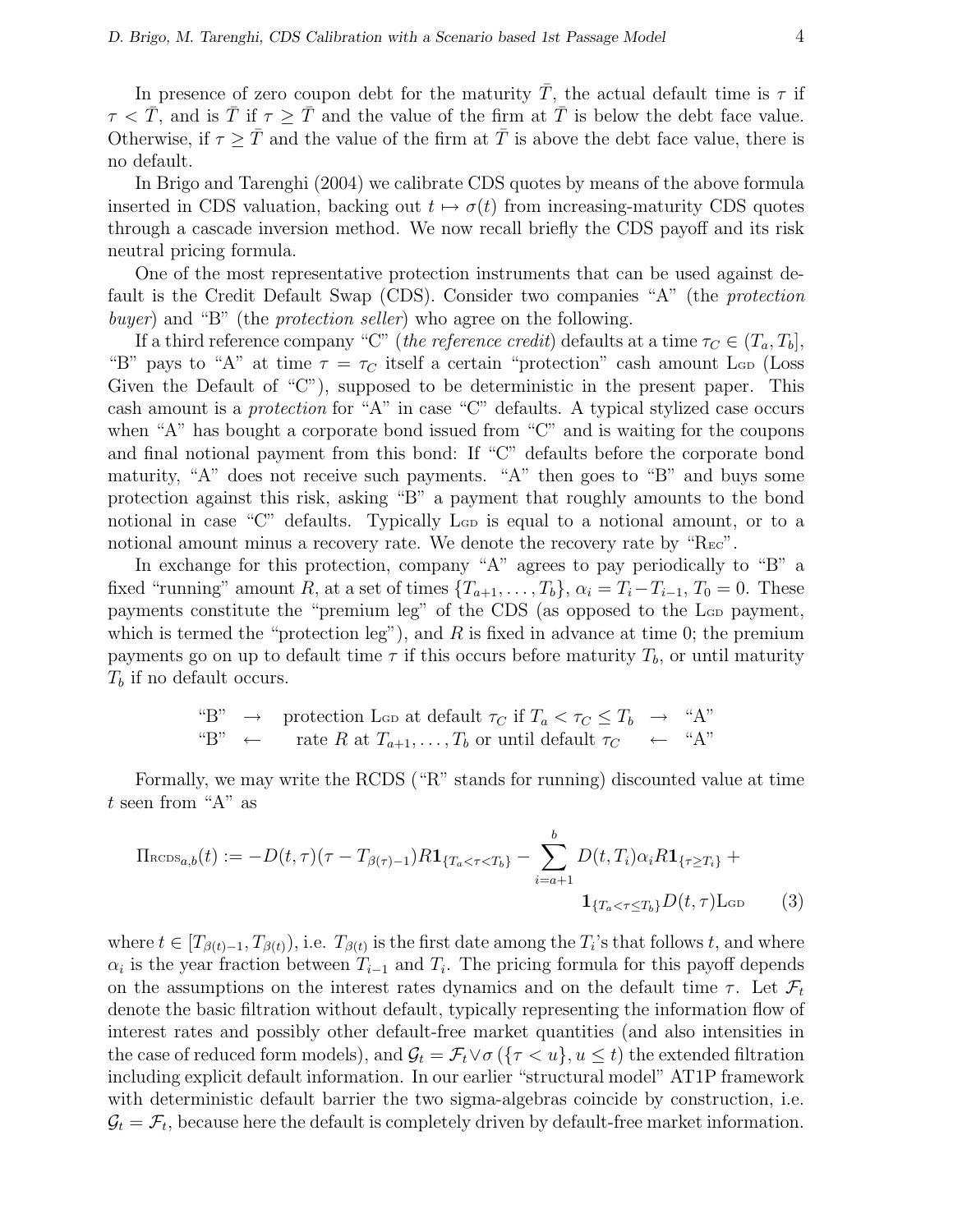This is not the case with intensity models, where the default is governed by an external random variable and  $\mathcal{F}_t$  is strictly included in  $\mathcal{G}_t$ , i.e.  $\mathcal{F}_t \subset \mathcal{G}_t$ .

If we include barrier scenarios and take the barrier independent of  $W$ , we are back in a situation where  $\mathcal{F}_t \subset \mathcal{G}_t$ . Indeed, if for example we consider the random barrier version with deterministic volatility and we know that default occurs at a given time, say now, we also know that V has hit one of the barriers in the current scenario. By observing  $V$ , we know which barrier scenario has realized itself, and by knowing that default is now we know that the value of V now is telling us the value of  $H$ . But observation of V alone (as happens with  $\mathcal{F}$ ) until "now" would not have allowed us to know H now or to know that default is "now". Thus, contrary to the basic AT1P model,  $\mathcal{G}_t$  tells us more than  $\mathcal{F}_t$ under scenario based default barrier. The situation becomes more involved if we allow for a random volatility  $\sigma$ , independent of all observable quantities. We might assume the random volatility is realized after a small time  $\epsilon$ , as we do in smile modeling for example in Brigo, Mercurio and Rapisarda (2004), but this leads to undesirable features such as unrealistic future dynamics. While in smile modeling keeping  $\sigma$  random "forever" would have led us to an underlying equity or FX rate that is not observed, unacceptably leading to payoffs that remain random even at maturity, in case of structural models we may argue that the current value of the firm is not necessarily known with certainty. This would cut us some slack in keeping the volatility in  $V$  random "forever". The mechanics of iterated expectation in computing prices does not change, one just has to make sure to increase the inner conditioning filtration with the unobservable variable and everything works fine. Here, however, even knowledge of  $\tau$  is not necessarily implying knowledge of H or V, given V's uncertainty. At  $\tau$  we would only know that V hit H, but since V is now random, depending on the volatility scenario, we cannot be sure of which H scenario has been hit. Thus the  $G$  filtration is less informative in this random volatility case.

More generally, a discussion on the role of filtrations under random default barriers and partial observation is in many papers by Giesecke, see for example Giesecke and Goldberg (2004) (who introduce the  $I^2$  model).

We denote by  $CDS_{a,b}(t, R, \text{L}_{GD})$  the price at time t of the above standard running CDS. In general we can compute the CDS price according to risk-neutral valuation (see for example Bielecki and Rutkowski (2001)):

$$
CDS_{a,b}(t, R, \text{Lop}) = \mathbb{E}\{\Pi_{\text{RCDS}_{a,b}}(t)|\mathcal{G}_t\} =: \mathbb{E}_t\{\Pi_{\text{RCDS}_{a,b}}(t)\}\tag{4}
$$

in our structural model setup. Straightforward computations lead to the price at initial time 0 as

$$
CDS_{a,b}(0, R, \text{LGD}) = R \int_{T_a}^{T_b} P(0, t)(t - T_{\beta(t)-1}) d\mathbb{Q}(\tau > t)
$$
\n
$$
-R \sum_{i=a+1}^{b} P(0, T_i) \alpha_i \mathbb{Q}(\tau \ge T_i) - \text{LGD} \int_{T_a}^{T_b} P(0, t) d\mathbb{Q}(\tau > t)
$$
\n
$$
(5)
$$

so that if one has a formula for the curve of survival probabilities  $t \mapsto \mathbb{Q}(\tau > t)$ , as in our AT1P structural model, one also has a formula for CDS.

A CDS is quoted through its "fair"  $R$ , in that the rate R that is quoted by the market at time t satisfies  $CDS_{a,b}(t, R, \text{L}\text{G}) = 0$ . The fair rate R strongly depends on the default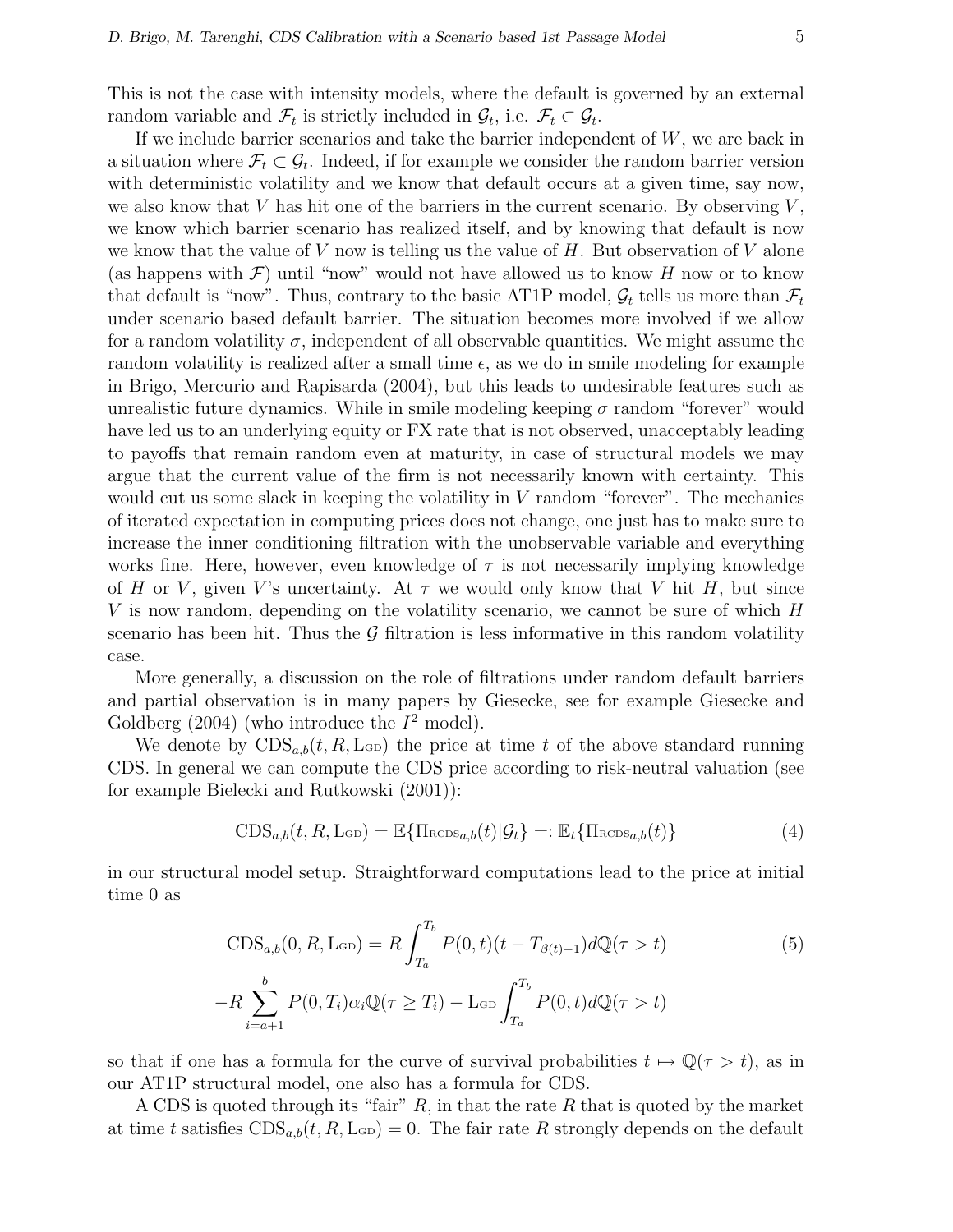probabilities. The idea is to use quoted values of these fair  $R$ 's with different maturities to derive the default probabilities assessed by the market.

While in simple intensity models the survival probabilities can be interpreted as discount factors (with credit spreads as discounting rates), and as such can be easily stripped from CDS's or corporate bonds, in structural models the situation is much more complicated. In fact, here, it is not possible to find a simple "credit spread" formulation for  $d\mathbb{Q}\{\tau > t\}$  starting from (2).

To calibrate the AT1P model to quoted market  $R$ 's for different CDS, we insert the quoted R's in Formula (5) and find the  $\sigma$  and H values that set said formula to zero. See Brigo and Tarenghi (2004) for several numerical examples and a case study on Parmalat CDS data.

#### 2.1 Numerical example

In this section we present some results of the calibration performed with the AT1P structural model. We borrow from Brigo and Tarenghi (2004). We consider CDS contracts having Vodafone as underlying with recovery rate  $\text{R}_{\text{EC}} = 40\%$  (L<sub>GD</sub> = 0.6). In Table 1 we report the maturities  $T_b$  of the contracts and the corresponding "mid" CDS rates  $R_{0,b}^{\text{MID}}(0)$  (quarterly paid) on the date of March 10th, 2004, in basis points  $(1bp = 10^{-4})$ . We take  $T_a = 0$  in all cases.

|     | CDS maturity $T_b$ | DDS |    |      |
|-----|--------------------|-----|----|------|
| 1y  | $20$ -mar- $05$    | 19  | 24 | 21.5 |
| 3y  | $20$ -mar- $07$    | 32  | 34 | 33   |
| 5y  | $20$ -mar-09       | 42  | 44 | 43   |
| 7v  | $20$ -mar-11       | 45  | 53 | 49   |
| ⊥Uy | $20$ -mar-14       | 56  | 66 |      |

Table 1: Maturities of quoted CDS's with their corresponding spreads on March 10, 2004.

| $CDS$ mat  | CDS value bid (bps) | CDS value ask (bps) |
|------------|---------------------|---------------------|
| 1v         | 2.56                | $-2.56$             |
| 3y         | 2.93                | $-2.93$             |
| 5y         | 4.67                | $-4.67$             |
| 7v         | 24.94               | $-24.94$            |
| $10\rm{v}$ | 41.14               | $-41.14$            |

Table 2: CDS values computed with deterministic default intensities stripped from mid R quotes but with bid and ask rates  $R$  in the premium legs.

In Table 2 we report the values (in basis points) of the CDS's computed inserting the bid and ask premium rate  $R$  quotes into the payoff and valuing the CDS with deterministic intensities stripped by mid quotes. This way we transfer the bid offer spread in the rates  $R$  on a bid offer spread on the CDS present value. In Table 3 we present the results of the calibration performed with the structural model and, as a comparison, of the calibration performed with a deterministic intensity (credit spread)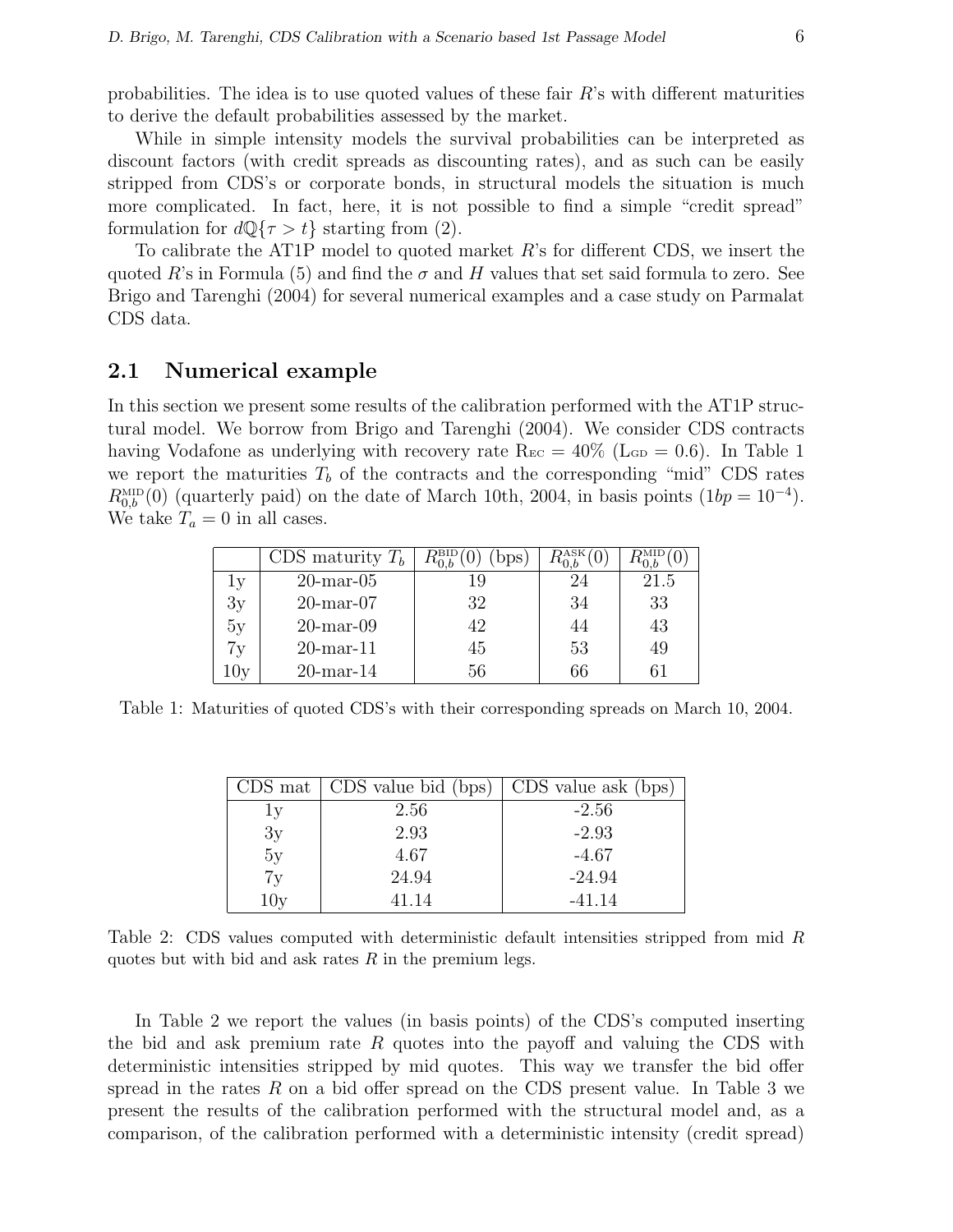model (using piecewise linear intensity). In this first example the parameters used for the structural model have been selected on qualitative considerations, and are  $\beta = 0.5$ and  $H/V_0 = 0.4$  (this is a significant choice since this value is in line with the expected value of the random  $H$ , completely determined by market quotes, in the Scenario based model presented later on).

We report the values of the calibrated parameters in the two models (volatilities and intensities) and the survival probabilities.

| $T_{b}$  | $\sigma$ | Surv.    | Intensity | Surv.    |
|----------|----------|----------|-----------|----------|
| $\theta$ | 36.625%  | 100.000% | 0.357%    | 100.000% |
| 1v       | 36.625%  | 99.627%  | 0.357%    | 99.627%  |
| 3y       | 17.311\% | 98.316%  | $0.952\%$ | 98.316%  |
| 5v       | 17.683%  | 96.355%  | 1.033%    | 96.355%  |
| 7v       | 17.763%  | 94.206%  | 1.189%    | 94.206%  |
| 10v      | 21.861\% | 89.650%  | 2.104\%   | 89.604%  |

Table 3: Results of the calibrations performed with both models.

Comments on the realism of short term credit spreads and on the robustness of default probabilities with respect to CDS are in Brigo and Tarenghi (2004).

The parameter  $\beta$  has not a direct economic meaning and in principle can be chosen arbitrarily, and can help in setting more or less stringent safety covenants, depending on one's attitude towards default risk. As for  $H$ , in Brigo and Tarenghi (2004) we present some methods to estimate it based on market considerations.

# 3 The scenario volatility/barrier SVBAT1P model

In some cases it can be interesting to keep the volatility of the process  $V$  as an exogenous input coming from the equity and debt worlds (for example it could be related to an historical or implied volatility). Or we might retain a time-varying volatility to be used only partly as a fitting parameter. Or, also, we might wish to remove time-varying volatility to avoid an all-fitting approach that is dangerous for robustness.

In all cases we would need to introduce other fitting parameters into the model. One such possibility comes from introducing a random default barrier. This corresponds to the intuition that the balance sheet information is not certain, possibly because the company is hiding some information. In this sense, assuming a random default barrier can model this uncertainty. This means that we retain the same model as before, but now the default barrier level  $H$  is replaced by a random variable  $H$  assuming different scenarios with given risk neutral probabilities. At a second stage, we may introduce volatility scenarios as well. By imposing time-constant volatility scenarios, in each single scenario we loose flexibility with respect to AT1P, but regain flexibility thanks to the multiple scenarios on otherwise too simple time-constant volatilities. Even so, the scenario based model results in a less flexible structure than the old deterministic volatility and barrier AT1P model as far as CDS calibration is concerned.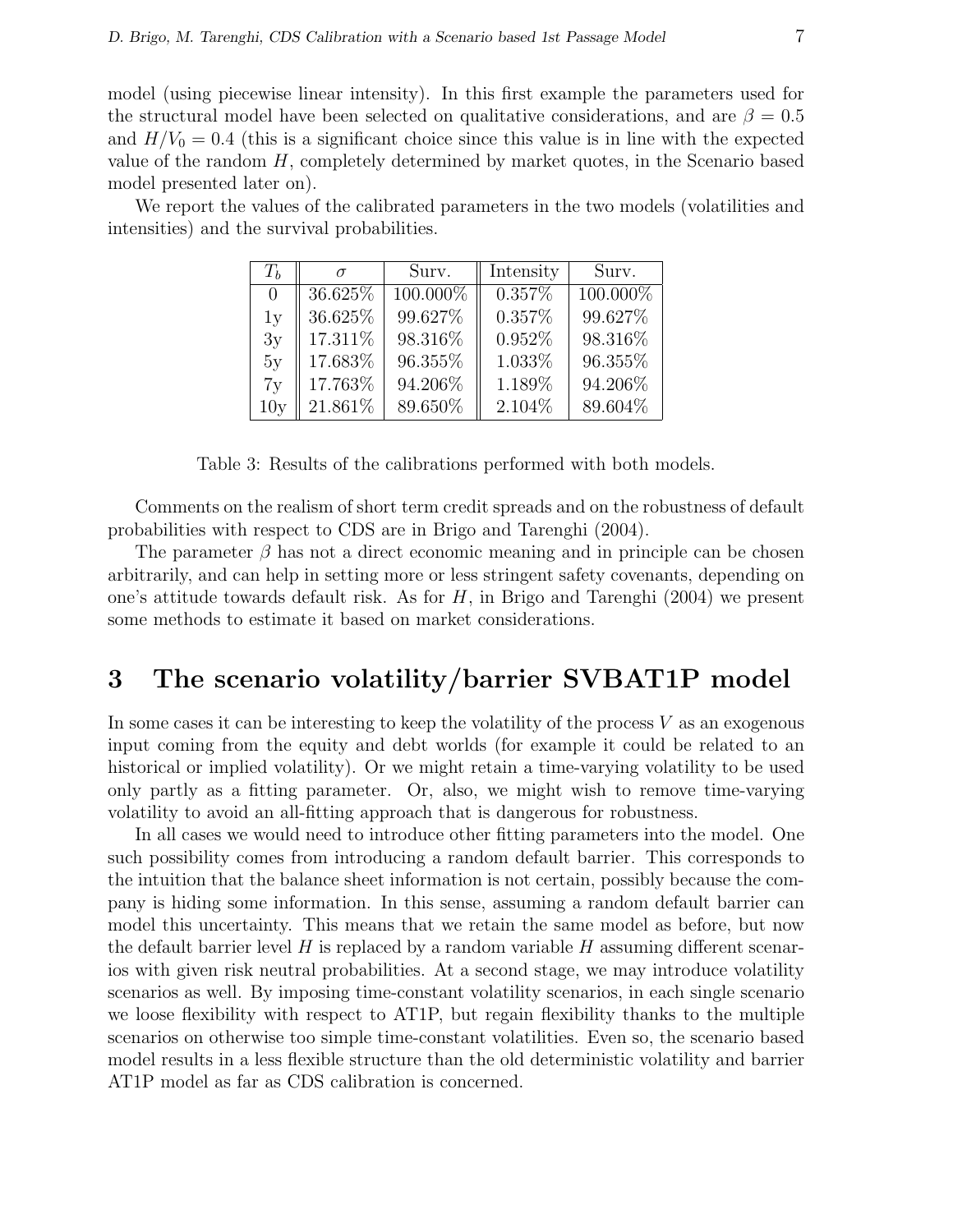In detail:

Definition 3.1. (Scenario Volatility and Barrier Analytically Tractable 1st Passage model, SVBAT1P) Let the firm value process risk neutral dynamics be given by

$$
dV(t) = (r(t) - q(t))V(t)dt + \nu(t)V(t)dW(t),
$$

same notation as earlier in the paper. This time, however, let the safety barrier parameter H in (1) and the firm value volatility function  $t \mapsto \nu(t)$  assume scenarios  $(H_1, t \mapsto \sigma^1(t)), \ldots, (H_{N-1}, t \mapsto \sigma^{N-1}(t)), (H_N, t \mapsto \sigma^N(t))$  with  $\mathbb{Q}$  probability  $p_1, \ldots, p_{N-1}, p_N$ respectively. The safety barrier will thus be random and equal to

$$
\widehat{H}^i(t) := H_i \exp\left(-\int_0^t \left(q(s) - r(s) + (1+2\beta) \frac{(\sigma^i(s))^2}{2}\right) ds\right)
$$

with probability  $p_i$ . The random variables H and  $\nu$  are assumed to be independent of the driving Brownian motion  $W$  of the value of the firm  $V$  risk neutral dynamics.

This definition has very general consequences. Indeed, if we are to price a payoff Π based on  $V$ , by iterated expectation we have

$$
\mathbb{E}[\Pi] = \mathbb{E}\{\mathbb{E}[\Pi|H,\nu]\} = \sum_{i=1}^{N} p_i \mathbb{E}[\Pi|H = H_i, \nu = \sigma^i]
$$

Now, thanks to independence, the term  $\mathbb{E}[\Pi|H = H_i, \nu = \sigma^i]$  is simply the price of the payoff Π under the model with deterministic barrier and volatility seen earlier in the paper, when the barrier parameter H is set to  $H_i$  and the volatility to  $t \mapsto \sigma^i(t)$ , so that the safety barrier is  $\widehat{H}^i$ . This means that, in particular, for CDS payoffs we obtain

$$
\text{CDS}_{a,b}(t, R, \text{LGD}) = \sum_{i=1}^{N} \text{CDS}_{a,b}(t, R, \text{LGD}; H_i, \sigma^i) \cdot p_i \tag{6}
$$

where  $CDS_{a,b}(t, R, \text{L}\text{G}D; H_i, \sigma^i)$  is the CDS price (5) computed according to survival probabilities (2) when the barrier H is set to  $H_i$  and the volatility to  $\sigma^i$ . Let us consider now a set of natural maturities for CDS quotes. This is to say that we assume  $T_a = 0$  and  $T_b$ ranging a set of standard maturities,  $T_b = 1y, 3y, 5y, 7y, 10y$ . Let us set

$$
\text{CDS}_k^i := \text{CDS}_{0,k}(0, R, \text{L}\mathbf{G}\mathbf{D}; H_i, \sigma_i),
$$

i.e. the CDS with first reset in 0, final maturity  $T_k$  and valued under the deterministic barrier model with the barrier set to  $\widehat{H}^i$  and the deterministic volatility set to  $t \mapsto \sigma^i(t)$ , which from now on we assume to be constant  $\sigma^{i}(t) = \sigma^{i}$  for all t.

Now assume we aim at calibrating the scenario based barrier/volatility model to a term structure of CDS data. Our first attempt is only with a scenario based barrier model, in that we take a common, time constant volatility  $\sigma^i = \bar{\sigma}$  in all scenarios, so that the only uncertain quantity in the model is the safety level barrier parameter H.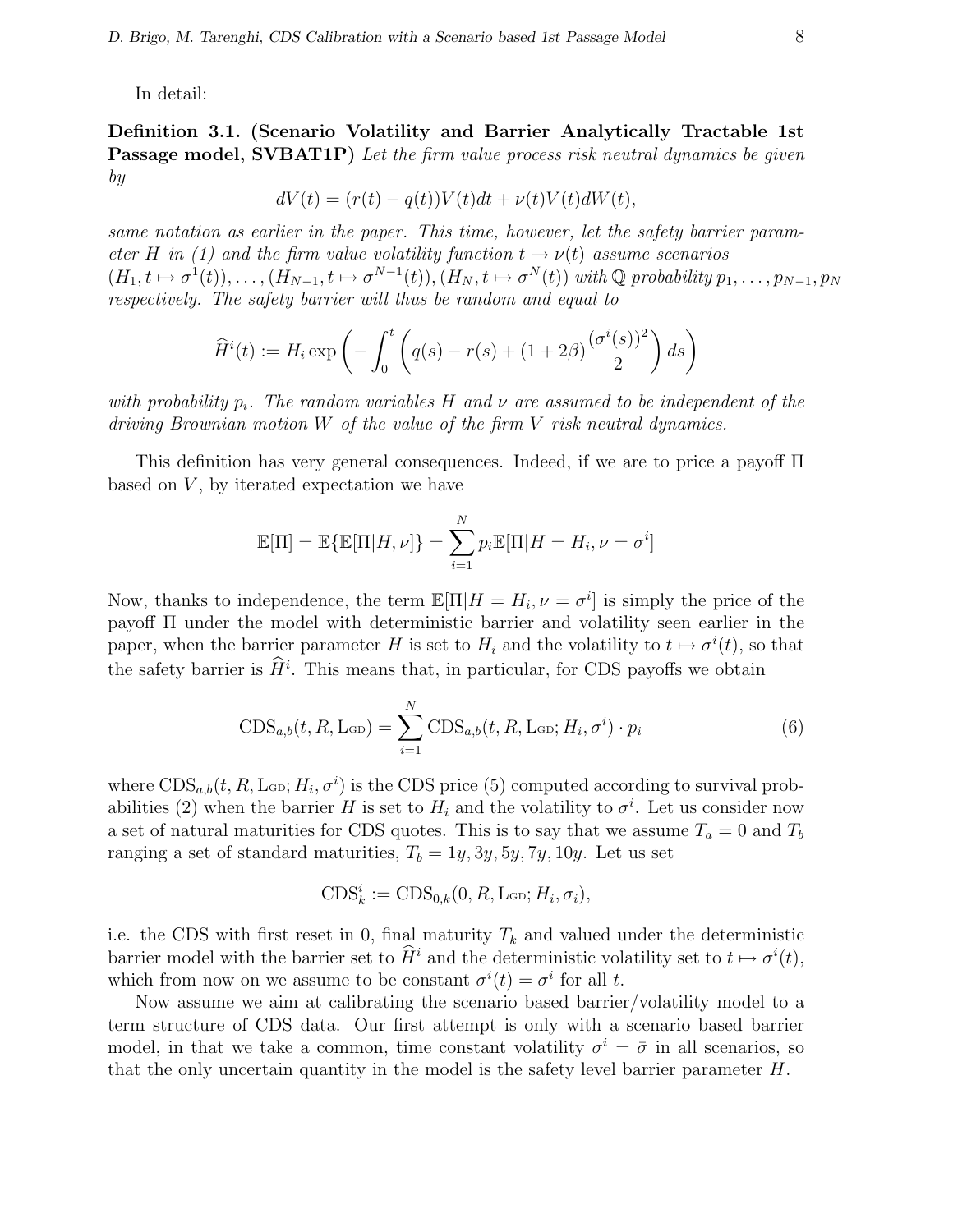#### 3.1 CDS Calibration: Scenario based Barrier with Linear Algebra

For this particular case we could reason with some linear algebra. Assume we have N CDS maturities  $T<sub>b</sub>$  to calibrate and consider the parameters we might use. If we resort to a scenario based barrier and fix the volatility exogenously, with  $N$  barrier scenarios we have N values for H and  $N-1$  values for the probabilities p, with a total of  $2N-1$ parameters to fit N quotes. Thus we have a system with more unknowns than equations. One possible way of proceeding would be to fix  $N-1$  parameters (some barriers and some probabilities) and then looking for the remaining free parameters. This procedure, when tried, is not very stable and the calibration is quite difficult. A better way to face the problem is the following. Let  $C_{k,i} := \text{CDS}_k^i = \text{CDS}_{0,k}(0, R, \text{L}_{\text{GD}}; H_i, \bar{\sigma})$ 

If we write the relationship equating  $(6)$  in correspondence of market R's to zero, as should be, for  $N$  maturities and with  $N$  barriers, we have a linear system of the form

$$
\mathbf{C} \cdot \mathbf{p} = \underline{\mathbf{0}} \tag{7}
$$

where **p** is the  $(N \times 1)$  column vector of the probabilities and **Q** is a  $(N \times 1)$  null vector. It is well known from basic algebra that if the determinant of  $C$  is different from zero, then the system (7) admits a unique solution and this solution is identically equal to zero (the kernel of C is the trivial null space), which is not good as a set of probabilities  $\bf{p}$ . Since we aim at a meaningful result for **p** we ask that  $det(C) = 0$ , so that the infinite solutions of the system will be given by all the eigenvectors relative to the null eigenvalue. Of all eigenvectors, we consider unitary norm versions. Hence the first aim is to find those values of the barriers that make the determinant of  $C$  equal to zero. This is a single equation with N unknowns. So we can fix  $N-1$  barrier parameters H and look for the last one solving this "vanishing determinant" equation. Obviously we must be careful in the choice of the parameters, since in principle given the first  $N-1$  barriers, the equation could admit no solutions. Also, even if we find an admissible value for the last barrier, there is no guarantee that the probabilities be all positive, since the eigenvectors in principle could have negative components.

Actually, as one could guess beforehand, these considerations result in a calibration technique that does not seem to be very powerful. Let us analyze the particular case of the Vodafone telecommunication company at the date of March 10th, 2004 (the data are the mid quotes reported in Table 1; the recovery rate is  $\text{R}_{\text{EC}} = 40\%$ , the common and time-constant volatility in all scenarios is  $\sigma = 24\%$ ,  $\beta$  is set equal to 0.5 and the spreads are expressed in basis points). In the case of deterministic barrier we find a term structure of deterministic firm value volatility to calibrate exactly the data, as we have seen in detail in Section 2.1.

Here instead we keep the volatility fixed as an exogenous constant and look for the barrier parameters  $H$  and the probabilities  $p$ .

First of all we try to calibrate the first two maturities. We have to fix the value for one of the barriers. We choose a high value, i.e.  $H_1 = 0.8$ . The results of the calibration are reported in Table 4.

We see that the calibration assigns a low probability to the high barrier and a high probability to the low barrier: This is consistent with the fact that the CDS rates are very low, indicating a quite good credit quality of the underlying. In fact the high barrier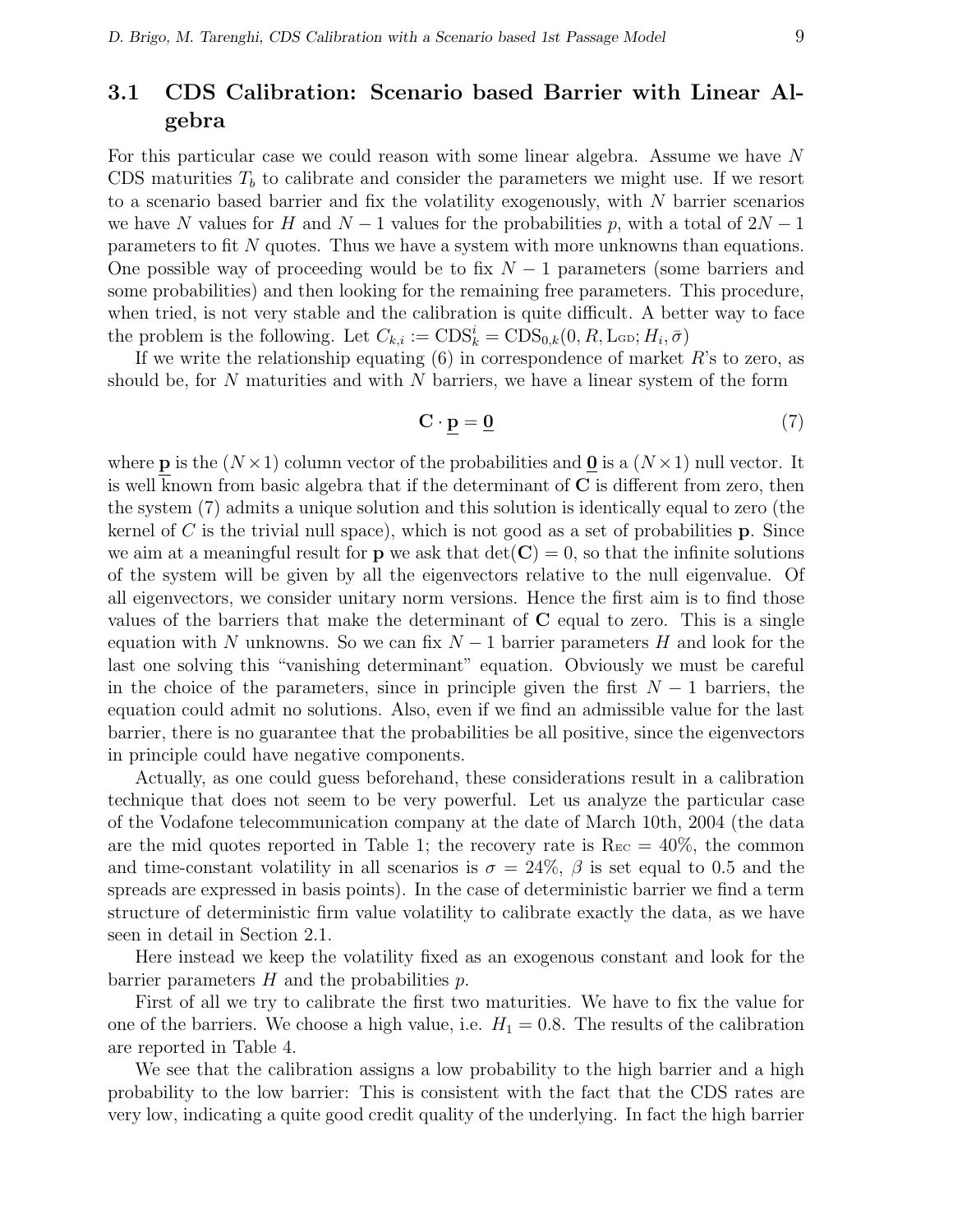|  | H.        | $p_i$  |
|--|-----------|--------|
|  | $0.3710*$ | 98.86% |
|  | 0.8000    | 1.14\% |

Table 4: Results of the calibration with the first two maturities. The asterisk indicates that the corresponding value is the value obtained from the calibration while the other barrier value has been fixed in advance.

(corresponding to high debt) indicates proximity to default, while the low barrier (low debt) indicates a distant default possibility.

Now let us add a maturity, i.e. let us move from two maturities to three maturities, namely the first three dates in Table 1. It would be somehow natural to try a configuration of barriers which is an extension of the previous one, i.e. to fix the two barriers just found and to look for a third one. However, this procedure does not lead to a solution: To calibrate we need to change one of the barriers. We decided to keep fixed  $H = 0.8$ and change the other one, choosing  $H = 0.2$ . The results are reported in Table 5.

| i.             | $H_i$     | $p_i$     |
|----------------|-----------|-----------|
|                | 0.2000    | $61.06\%$ |
| $\overline{2}$ | $0.4303*$ | 37.83%    |
| 3              | 0.8000    | 1.10\%    |

Table 5: Results of the calibration with the first three maturities. The asterisk indicates that the corresponding value is the value obtained from the calibration while the other values have been fixed in advance.

We notice that a splitting has occurred: From a single barrier set at 0.3710 we obtained two barriers, one higher and one lower. The highest barrier has still a low probability, almost equal to the corresponding one obtained earlier, when calibrating only two maturities. The other probability of the two-maturities case has split, following the splitting of the  $H$  parameters, and now the lowest  $H$  is the most likely.

Again, moving to the first four maturities in Table 1 we would try simply to add a new barrier parameter while retaining the  $H$ 's calibrated under three quotes. As before, this calibration does not work. Then we substitute the last barrier found (0.4303) with 0.5500 before trying the calibration. In Table 6 we report the result of the calibration.

| i.             | $H_i$     | $p_i$    |
|----------------|-----------|----------|
| 1              | 0.2000    | 27.65%   |
| $\overline{2}$ | $0.3347*$ | 66.75%   |
| 3              | 0.5500    | $7.71\%$ |
| 3              | 0.8000    | $0.89\%$ |

Table 6: Results of the calibration with the first four maturities. The asterisk indicates that the corresponding value is the value obtained from the calibration while the other values have been fixed in advance.

As when moving from two to three maturities, when moving from three to four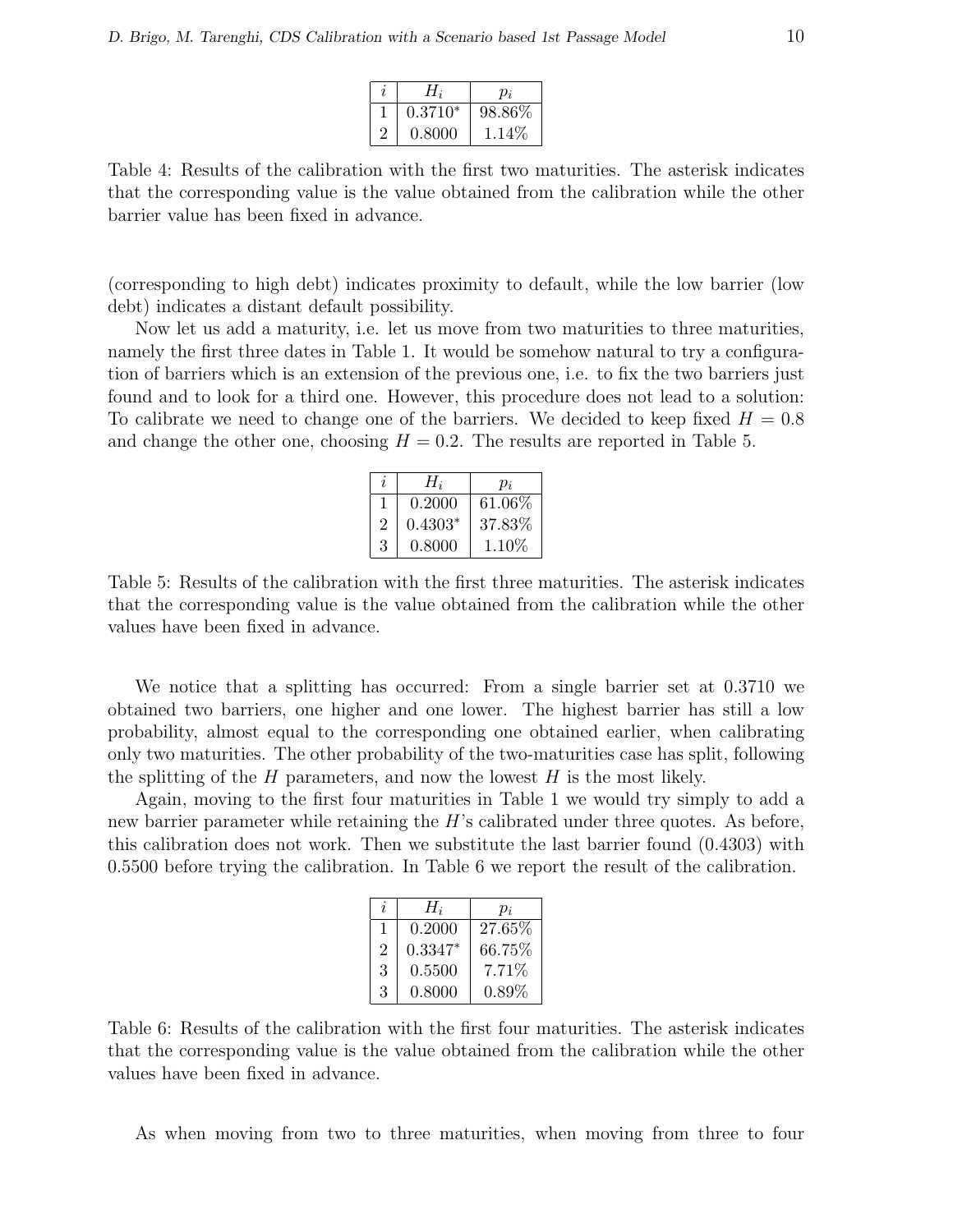maturities we observe a splitting of one barrier parameter  $H$  into two values, one higher and one lower. We see that the greatest part of the probability is divided among the three "low" barriers while the highest barrier has still a low probability. More precisely, we see that adding information (i.e. adding maturities), the high barrier seems to become less probable. In general adding information leads obviously to a refinement of the barrier configuration.

It may be interesting to see what happens in case of a worse credit quality. To see this let us arbitrarily change the CDS rates (all other things being equal), in particular let us double them, as shown in Table 7, and repeat the calibration as before. The results are reported in Tables 8 and 9.

| Maturity $T_b$   | Doubled Rate $R_{0h}^{MID}(0)$ (bps) |
|------------------|--------------------------------------|
| March 21st, 2005 | 43.0                                 |
| March 20th, 2007 | 66.0                                 |
| March 20th, 2009 | 86.0                                 |

Table 7: Maturities of quoted CDS's with their corresponding doubled spreads, valuation date March 10, 2004.

| $H_i$     | $p_i$  |
|-----------|--------|
| $0.4123*$ | 97.76% |
| 0.8000    | 2.24\% |

Table 8: Results of the calibration with the first two maturities. The asterisk indicates that the corresponding value is the value obtained from the calibration while the other barrier value has been fixed in advance.

|                | $H_i$     | $p_i$    |
|----------------|-----------|----------|
|                | 0.2000    | 19.81%   |
| $\overline{2}$ | $0.4277*$ | 77.98%   |
| 3              | 0.8000    | $2.21\%$ |

Table 9: Results of the calibration with the first three maturities. The asterisk indicates that the corresponding value is the value obtained from the calibration while the other values have been fixed in advance.

We see that by increasing the CDS rates, i.e. decreasing the credit quality of the underlying firm, the calibrated barriers parameters H become higher and also the probabilities to have high barriers increase, as one would expect, since high barriers increase the proximity of default.

With this method we have not been able, by adding a further scenario to  $H$ , to calibrate all of the five CDS of Table 1. This is due probably to the time-homogeneity of the model. To have a larger calibration capability we may have to use a time varying  $\nu$ .

To sum up, as one could have expected, this "linear algebra" procedure and the scenario based barrier approach in general are not very robust and are quite sensitive to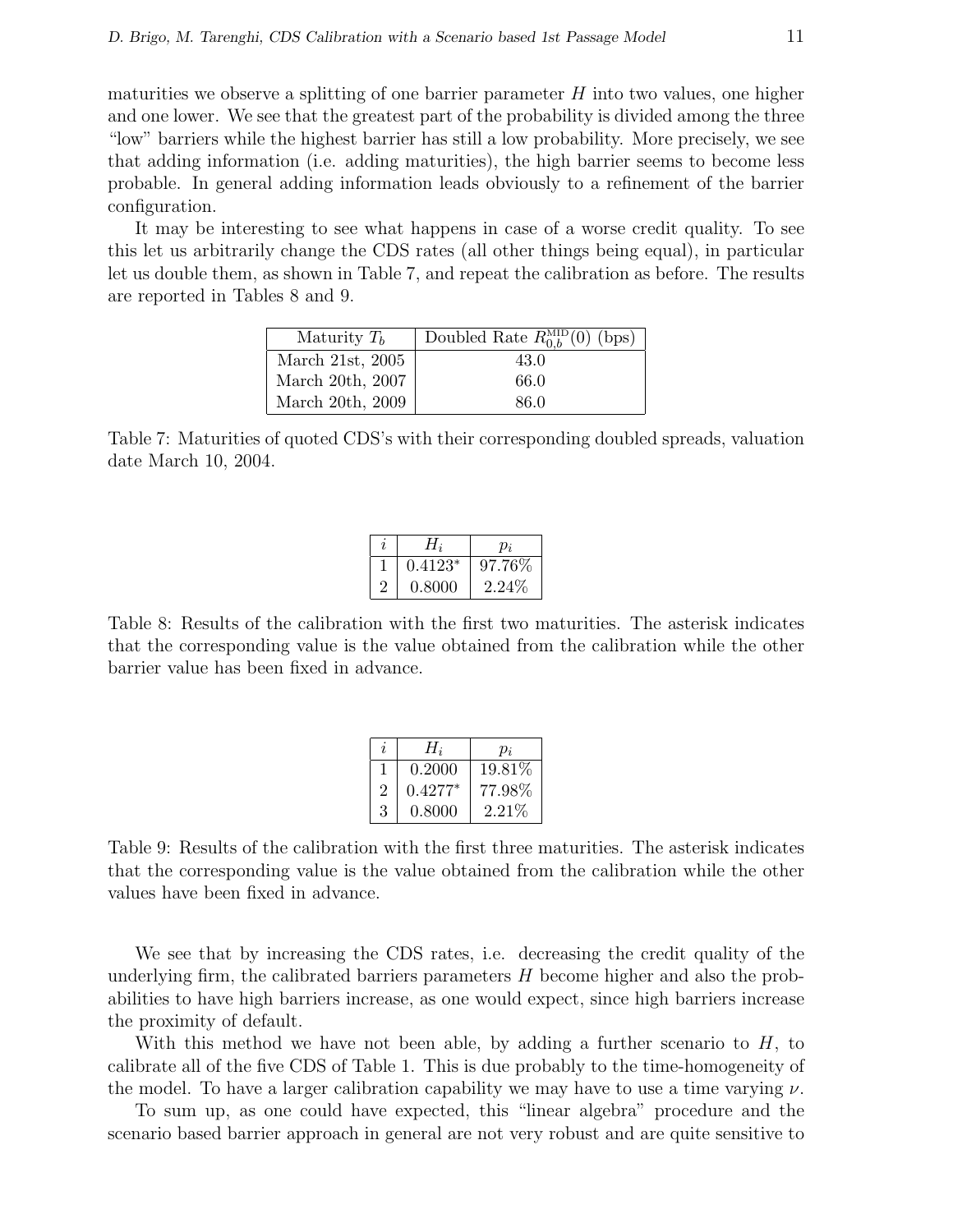CDS rates: For high rates the calibration works only for a low number of maturities, and the refinement is limited. This is one of the main drawbacks of the model which makes it less powerful than the standard calibration with deterministic barrier AT1P of Brigo and Tarenghi (2004), at least if one insists in having an exact calibration. One possibility to improve the model is to include a time dependency for the parameters (for example in the volatility  $\bar{\sigma}$ ), as hinted at before. This idea is currently under investigation. A different possibility is moving in two different directions: first, abandoning the "linear algebra" approach and using a numerical optimization within the same framework, and secondly abandoning the single time-constant volatility scenario and allowing several time-constant volatility scenarios to come into play, which we explore in Section 3.3.

# 3.2 CDS Calibration: Scenario based Barrier with Numerical Optimization

Here we abandon the requirement to obtain a perfect calibration and allow for a (small) calibration error, while trying to restore a one to one correspondence between model parameters and market quotes.

We start by the first three quotes in Table 1, but this time calibrate them with an optimization, abandoning the "linear algebra" approach. We minimize the function expressing the sum of the squares of the CDS's prices in the model, since each CDS price should be zero in correspondence of the market quoted  $R$ . Thus we actually solve numerically

$$
[H_1^*, H_2^*, p_1^*] = \operatorname{argmin}_{H, p} \sum_{k=1}^3 [p_1 \text{CDS}_{0,k}(0, R_{0,k}^{\text{MID}}(0), \text{L}_{\text{GD}}; H_1) + (1 - p_1) \text{CDS}_{0,k}(0, R_{0,k}^{\text{MID}}(0), \text{L}_{\text{GD}}; H_2)]^2
$$

We find the following results:

| $H_i$  | $p_i$  |
|--------|--------|
| 0.3188 | 94.83% |
| 0.6592 | 5.17\% |

Table 10: SBAT1P calibrated parameters. Exact calibration of the first three CDS quotes of Table 1. The expected value of the barrier is  $\mathbb{E}[H] = 0.3364$ .

Luckily, in this case the target function is practically zero, so that the calibration is exact. While this could be somehow hoped, since the number of free parameters matches the number of quotes to be calibrated, in general it is not guaranteed. Indeed, we will see shortly that even if the parameters are in the right number they often do not have enough flexibility to account for the market quotes exactly.

Let us move to optimizing over the five quotes of Table 1. To this end, we can choose the version with three  $H$  scenarios and two probabilities. We run an optimization to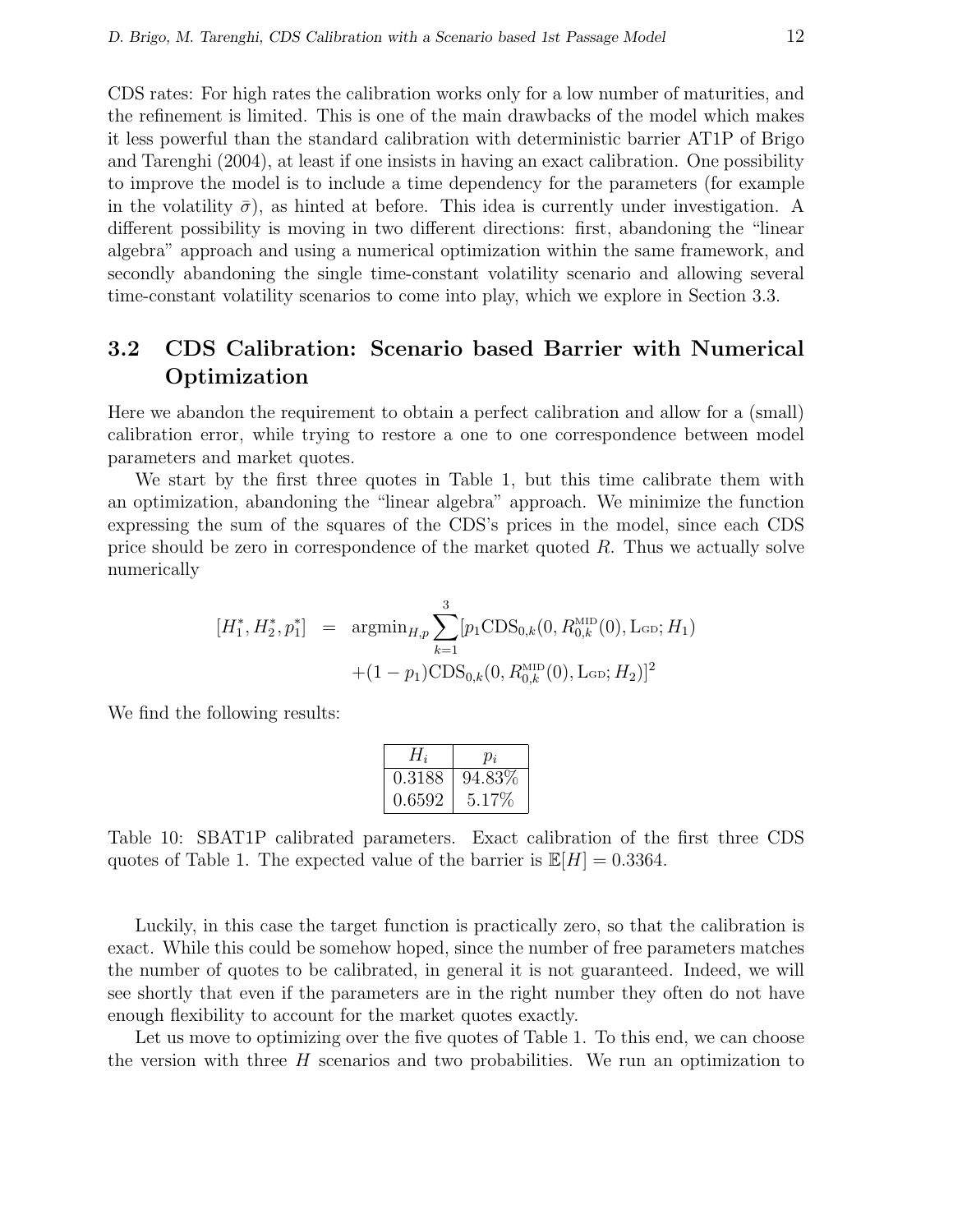solve

$$
[H_1^*, H_2^*, H_3^*, p_1^*, p_2^*] = \operatorname{argmin}_{H, p} \sum_{k=1}^5 \left[ p_1 \text{CDS}_{0,k}(0, R_{0,k}^{\text{MID}}(0), \text{L}_{\text{GD}}; H_1) + p_2 \text{CDS}_{0,k}(0, R_{0,k}^{\text{MID}}(0), \text{L}_{\text{GD}}; H_2) + p_3 \text{CDS}_{0,k}(0, R_{0,k}^{\text{MID}}(0), \text{L}_{\text{GD}}; H_3) \right]^2
$$

where in the optimization we impose the  $p$  to take values that are allowed for probabilities, i.e. in [0, 1] and adding up to one. This time we obtain

| $H_i$  | $p_i$    |
|--------|----------|
| 0.7296 | $1.24\%$ |
| 0.3384 | 97.52%   |
| 0.7296 | $1.24\%$ |

Table 11: SBAT1P calibrated parameters. Calibration of the first five CDS quotes of Table 1. The expected value of the barrier is  $\mathbb{E}[H] = 0.3481$ .

The calibration error is not zero this time, but amounts to  $915bps^2$ . We will discuss the calibration error shortly. One barrier scenario  $H$  remains close to 0.3188, with an even higher probability than before. Notice an important point: the two other scenarios of H more in proximity of default are identical, being both 0.7296, with equal probabilities 0.0124. This suggests the parametrization to be not effective in describing a dynamics consistent with the cross sectional data we are observing, since the parameters collapse to a sub-parameterization with just two barrier scenarios (three parameters in total) when fitting five quotes. This seems to suggest the new parameters we added with respect to the previous case add nothing to explain the increase of data. And indeed, if one tries the model with two barriers and one probability to fit the five quotes above, consistently with what we just obtained one finds the same calibration error and the parameters

| barrier | probability |
|---------|-------------|
| 0.7296  | 2.48\%      |
| 0.3384  | 97.52%      |

Table 12: SBAT1P calibrated parameters. Calibration of the first five CDS quotes of Table 1 with only three unknowns parameters.

Let us have a look at the calibration error in single CDS's. If we compute the five CDS prices using the R mid quotes and with the parameters H and p above coming out of the optimization, we obtain the values reported in Table 13.

We can compare these calibration errors on the single CDS's present values with the errors induced in the CDS present value by the market  $R$  bid-ask spreads, reported in Table 2. The first two CDS are out of the bid ask windows with our calibration, the worst case being the second, giving 9.99 bps of present value against a corresponding bid ask window [−2.93, 2.93].

This situation cannot be considered to be fully satisfactory, which leads us to the following extension.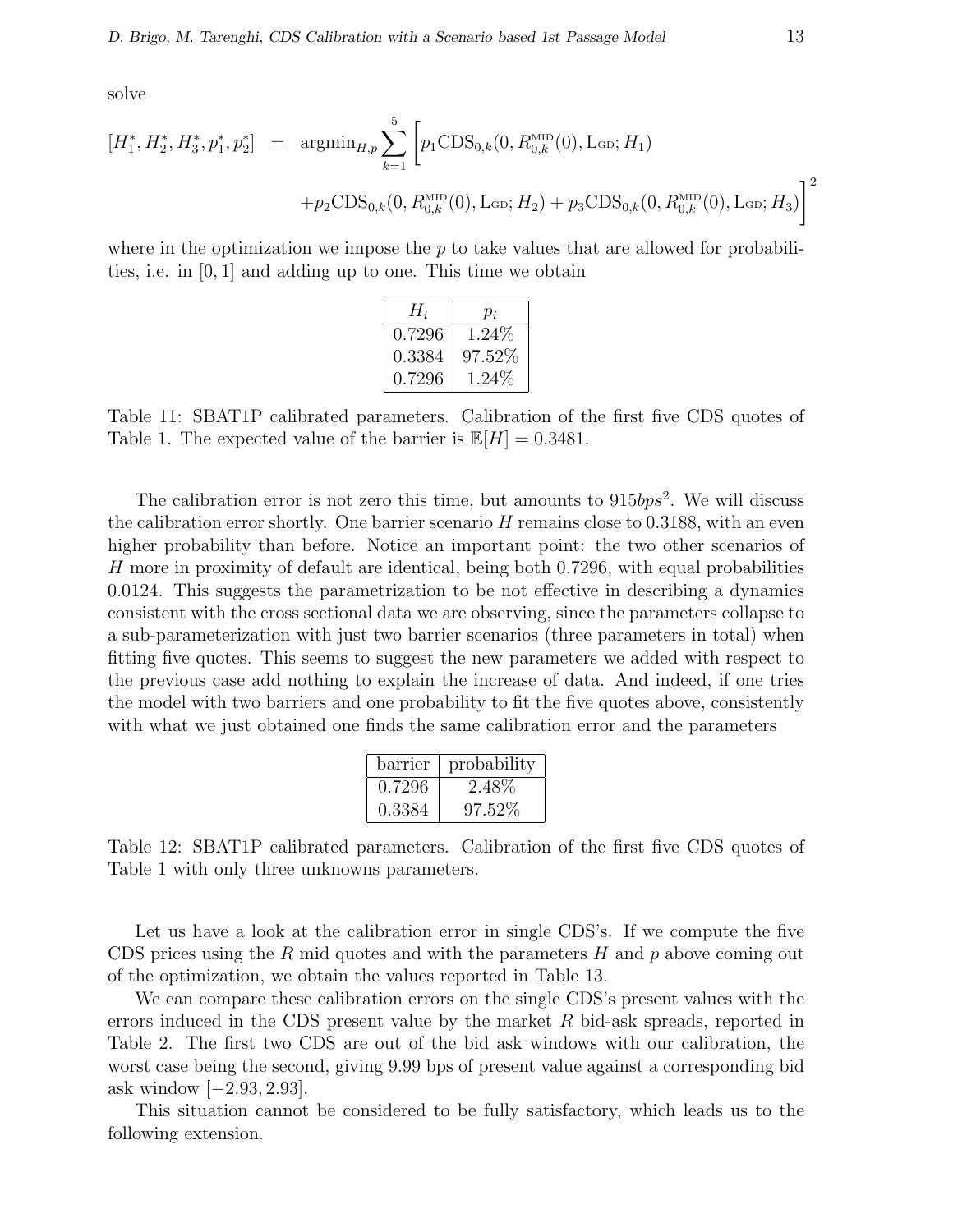|            | CDS maturity $T_k   \text{CDS}_{0,k}(0, R_{0,k}^{\text{MID}}, H_1, H_2, H_3; p_1, p_2, p_3)$ (bps) |
|------------|----------------------------------------------------------------------------------------------------|
|            | -2.77                                                                                              |
| 3y         | 9.99                                                                                               |
| 5y         | $-1.47$                                                                                            |
| 7v         | $-22.99$                                                                                           |
| $10\rm{v}$ | 16.63                                                                                              |

Table 13: CDS values obtained using the parameters resulting from the calibration.

# 3.3 Scenario based Barrier and Volatility: Numerical Optimization

Now we consider again all of the five quotes of Table 1 and we use the general model with two scenarios on the barrier/volatility parameters  $(H, \nu)$  and one probability (the other one being determined by normalization to one), with a total of five parameters for five quotes. Here, by trial and error we decided to set  $\beta = 0$ .

$$
[H_1^*, H_2^*; \sigma_*^1, \sigma_*^2; p_1^*] = \operatorname{argmin}_{H, p, \nu} \sum_{k=1}^5 \left[ p_1 \text{CDS}_{0,k}(0, R_{0,k}^{\text{MID}}(0), \text{L}_{\text{GD}}; H_1, \sigma^1) + (1 - p_1) \text{CDS}_{0,k}(0, R_{0,k}^{\text{MID}}(0), \text{L}_{\text{GD}}; H_2, \sigma^2) \right]^2
$$

| $H_i$  | $\sigma_i$ | $p_i$    |
|--------|------------|----------|
| 0.3721 | 17.37\%    | 93.87%   |
| 0.6353 | 23.34\%    | $6.13\%$ |

Table 14: SVBAT1P model calibrated to Vodafone CDS. The expected value of the barrier is  $\mathbb{E}[H] = 0.3882$ .

We obtain a much lower optimization error than before, i.e.  $147bps^2$ , corresponding to the following calibration errors on single CDS present values:

|     | CDS maturity $T_k$ CDS <sub>0,k</sub> (0, $R_{0,k}^{\text{MD}}, H_1, H_2; \sigma^1, \sigma^2; p_1$ ) (bps) |
|-----|------------------------------------------------------------------------------------------------------------|
| Γy  | 1.38                                                                                                       |
| 3y  | $-3.89$                                                                                                    |
| 5y  | 8.16                                                                                                       |
| / v | $-7.56$                                                                                                    |
| 10v | 2.41                                                                                                       |

Table 15: CDS values obtained using the parameters resulting from the calibration.

Now the single CDS calibration errors are much lower than before, being the CDS present values corresponding to market  $R$  closer to zero, with the exception of the five years maturity, which could be adjusted by introducing weights in the target function.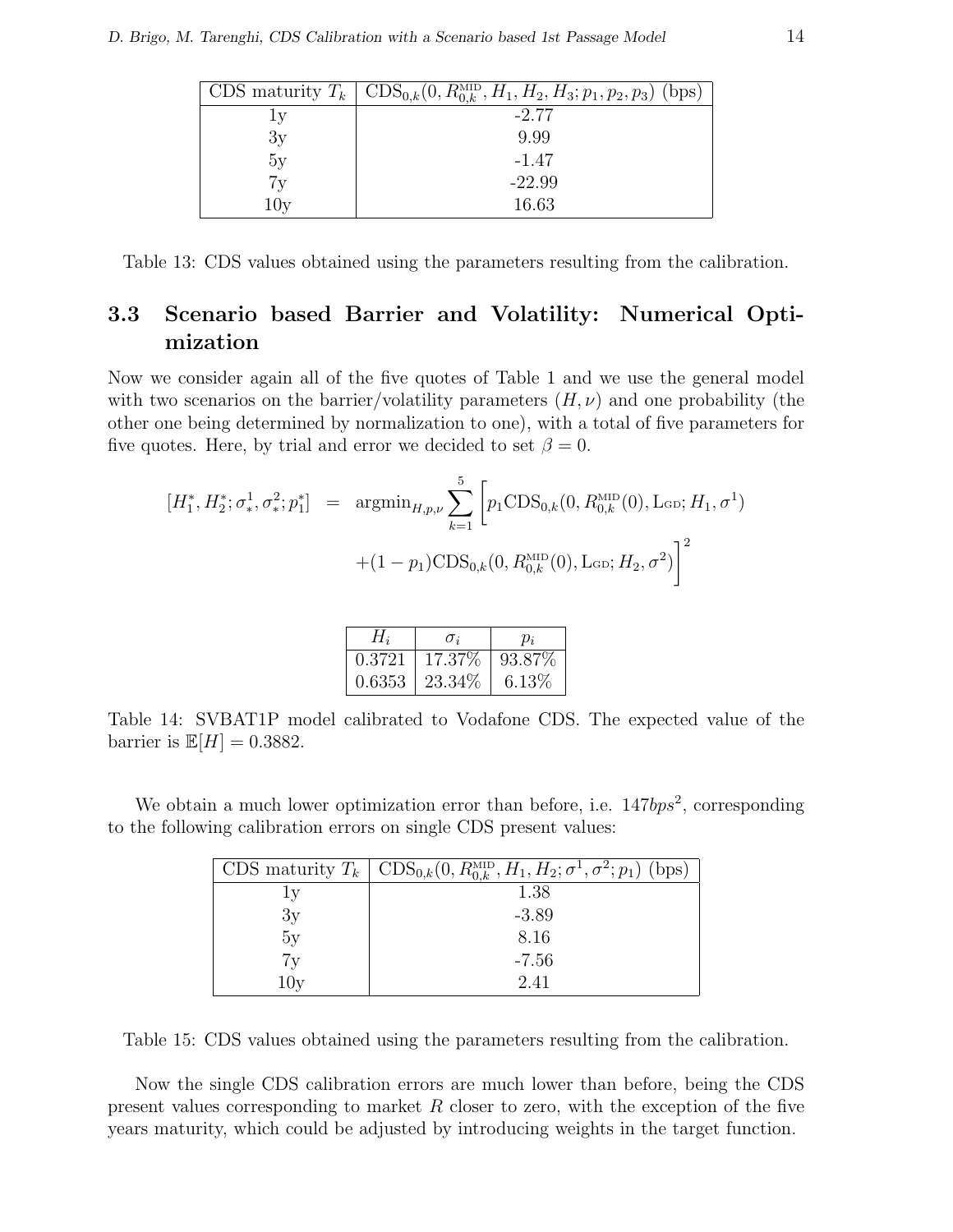In particular we introduce weights that are inversely proportional to the bid-ask spread and repeat the calibration for the SVBAT1P model finding the results presented in Tables 16 and 17 (compare with Tables 14 and 15).

| $H_i$  | $\sigma_i$ | $p_i$  |
|--------|------------|--------|
| 0.3713 | 17.22\%    | 92.63% |
| 0.6239 | 22.17\%    | 7.37\% |

Table 16: SVBAT1P model calibrated to Vodafone CDS using weights in the objective function which are inversely proportional to the bid ask-spread. The expected value of the barrier is  $\mathbb{E}[H] = 0.3899$ .

|     | CDS maturity $T_k   \text{CDS}_{0,k}(0, R^{\text{MD}}_{0,k}, H_1, H_2; \sigma^1, \sigma^2; p_1)$ (bps) |
|-----|--------------------------------------------------------------------------------------------------------|
| ⊥V  | 5.85                                                                                                   |
| 3y  | $-3.76$                                                                                                |
| 5y  | 4.92                                                                                                   |
|     | $-10.46$                                                                                               |
| 10y | 1.47                                                                                                   |

Table 17: CDS values obtained using the parameters resulting from the weighted calibration.

We see that now the 1y CDS value is outside the bid-ask spread, but conversely the 5y CDS value has decreased, assuming a size more in line with the spread. This is what we aimed at, since the 5y CDS is probably the most liquid one and the model needs to reproduce it well.



Figure 1: SBAT1P-AT1P survival probabilities difference. The data for the SBAT1P are those in Table 10 and refer to an exact calibration of 3 CDS quotes.

Furthermore, to see the goodness of the calibration, we can compare the survival probabilities of the S(V)BAT1P model with those of the perfectly calibrated AT1P model.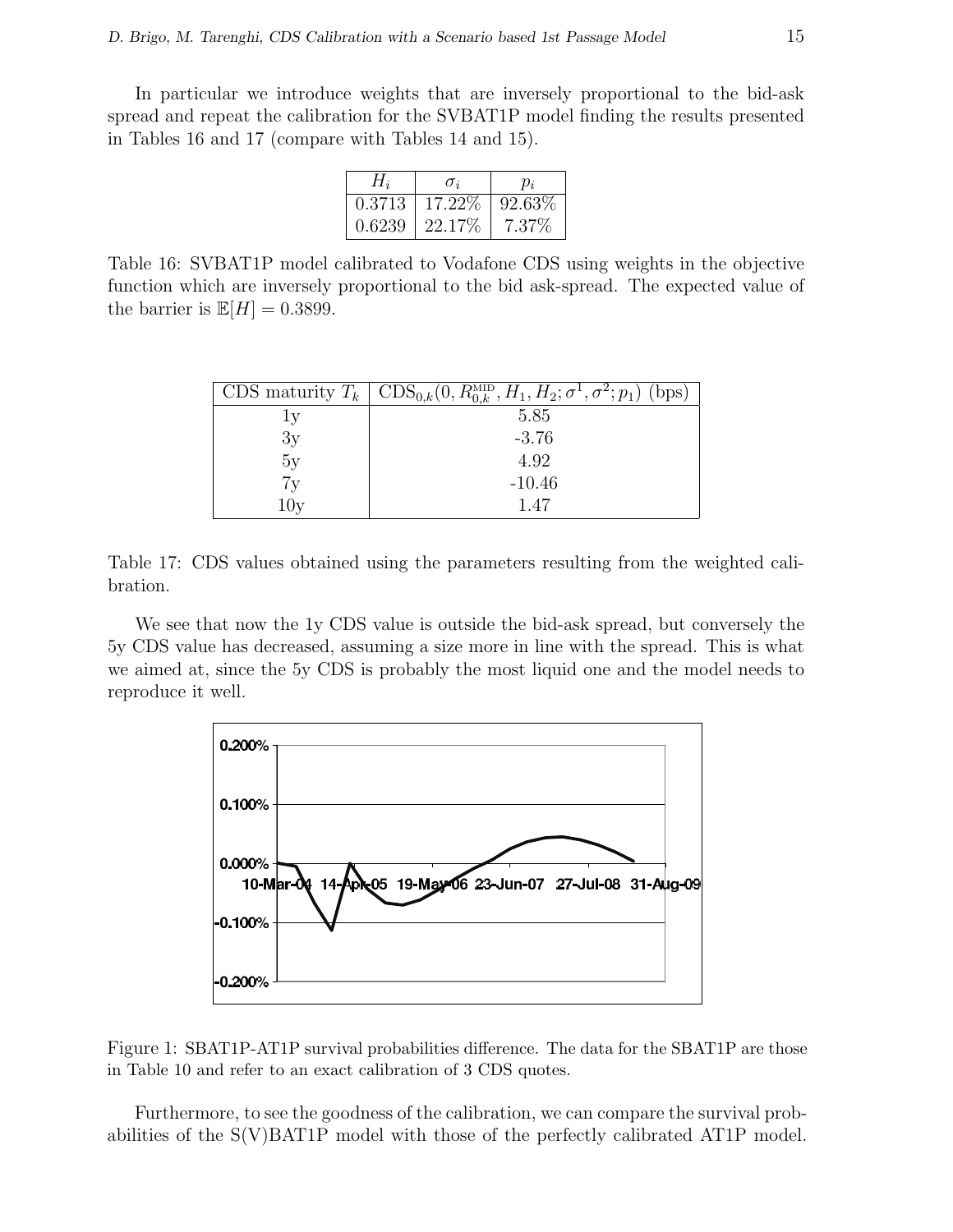

Figure 2: SVBAT1P-AT1P survival probabilities difference. The data for the SVBAT1P are those in Table 16 and refer to an optimal minimum calibration of 5 CDS quotes using weights in the objective function.

In Figure 1 we plot the difference between the survival probabilities computed with the SBAT1P model exact calibration (see Table 10) and the AT1P calibration (on a 5 years horizon). In Figure 2 we plot the difference between the survival probabilities computed with the SVBAT1P model weighted calibration (see Table 16) and the AT1P calibration (on a 10 years horizon). The two figures show a good agreement between the models in terms of probabilities, and the main difference is that the survival probabilities nearly coincide at CDS maturities in the case of exact calibration (Figure 1), while a difference is found in the minimization case (Figure 2). Anyway, it is clear that the fit is quite good, indicating two main results: (i) the SVBAT1P model returns a good fit of CDS quotes, even if the calibration is not perfect; (ii) as already observed in Brigo and Tarenghi (2004), CDS are a robust source for survival (default) probabilities, whatever model is used.

More in general, when combining default barrier and volatility scenarios, scenarios on  $\nu$  and H can be taken jointly (as we did so far) or separately, but one needs to keep the combinatorial explosion under control. The pricing formula remains easy, giving linear combination of formulas in each basic scenario. Taking time-varying parametric forms for the  $\sigma^{i}$ 's can add flexibility and increase the calibrating power of the model, and will be addressed in future work.

A final important remark is in order. We see that the parameters resulting from the scenario versions calibration are more credible than those obtained in the AT1P framework. In particular we notice that in all cases we have an expected H which is comparable with the fixed  $H = 0.4$  used in the deterministic case. What is more, even if the  $H$  are similar, the volatilities involved are quite smaller than before. As previously hinted at, this fact is essentially due to volatility scenarios inducing a mixture of lognormal distributions for the firm value, implying fatter tails, and allowing for the same default probabilities with smaller volatilities.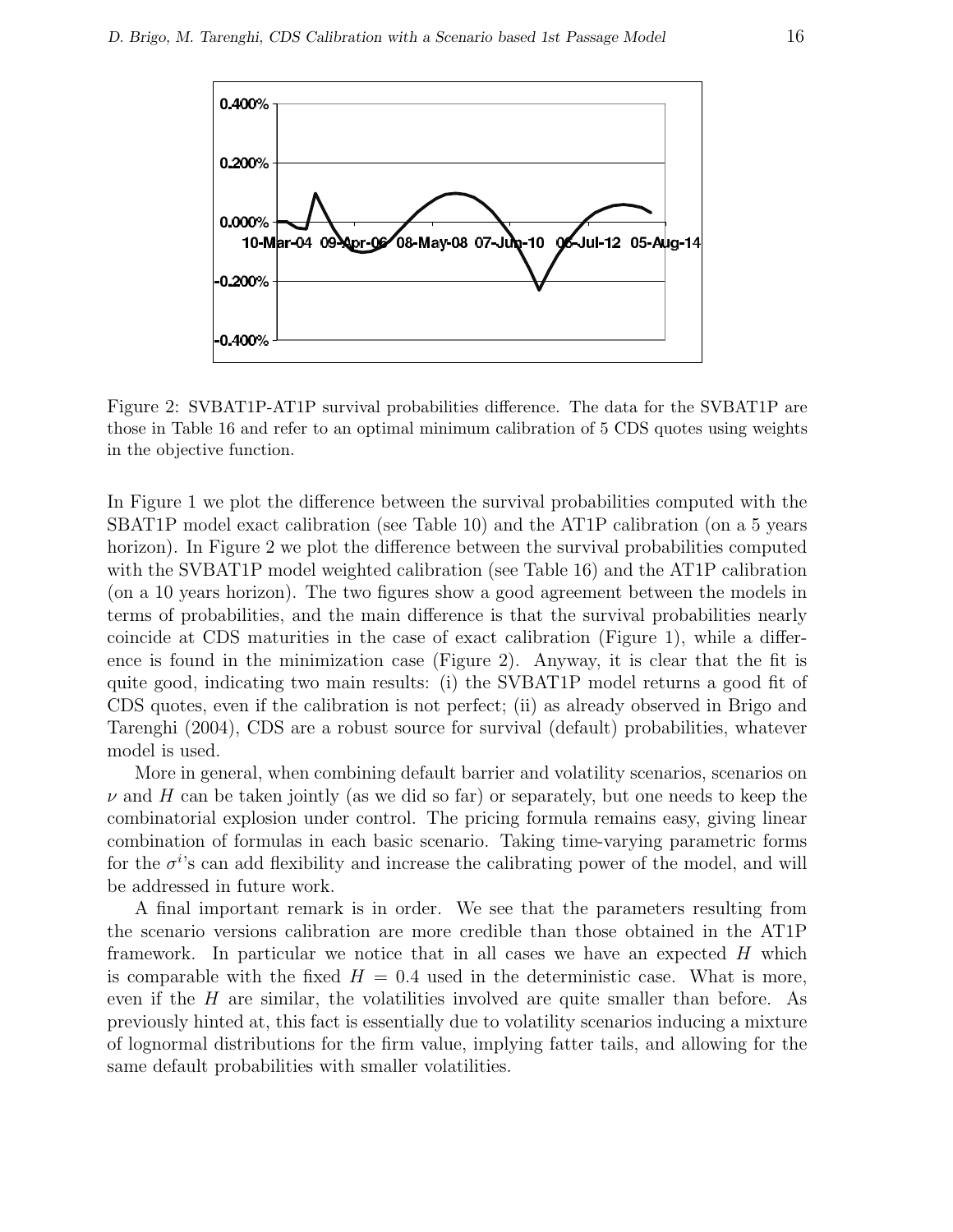# 4 Counterparty risk in equity swap pricing: Reprise

"Of course it does.

A conservative estimate puts material reality as ten thousand million light years across. Even using the combined computational function of all the processors in the united planets capable of dealing with numerical scale, it would take at least ninety years to..."

Brainiac 5, "Legion Lost", 2000, DC Comics

This section summarizes the results on counterparty risk pricing in Equity Return Swaps under AT1P in Brigo and Tarenghi (2004) and presents a short analysis based on the SBVAT1P models introduced in this paper. This is an example of counterparty risk pricing with the calibrated structural model.

Let us consider an equity return swap payoff. Assume we are a company "A" entering a contract with company "B", our counterparty. The reference underlying equity is company "C". The contract, in its prototypical form, is built as follows. Companies "A" and "B" agree on a certain amount K of stocks of a reference entity "C" (with price  $S = S^{C}$ ) to be taken as nominal  $(N = K S_0)$ . The contract starts in  $T_a = 0$  and has final maturity  $T_b = T$ . At  $t = 0$  there is no exchange of cash (alternatively, we can think that "B" delivers to "A" an amount  $K$  of "C" stock and receives a cash amount equal to  $KS<sub>0</sub>$ ). At intermediate times "A" pays to "B" the dividend flows of the stocks (if any) in exchange for a periodic rate (for example a semi-annual LIBOR or EURIBOR rate L) plus a spread X. At final maturity  $T = T_b$ , "A" pays  $KS_T$  to "B" (or gives back the amount K of stocks) and receives a payment  $KS_0$ . This can be summarized as follows:

Initial Time 0: no flows, or  
\n
$$
A \longrightarrow KS_0^C
$$
 cash  $\longrightarrow B$   
\n $A \longleftarrow K$  equity of "C"  $\longleftarrow B$   
\n...  
\n $\text{Time } T_i:$   
\n $A \longrightarrow \text{equity dividends of "C" } \longrightarrow B$   
\n $A \longleftarrow \text{Libor} + \text{Speed } \longleftarrow B$   
\n...  
\nFinal Time  $T_b:$   
\n $A \longrightarrow K$  equity of "C"  $\longrightarrow B$   
\n $A \longleftarrow KS_0^C \text{ cash } \longleftarrow B$ 

The price of this product can be derived using risk neutral valuation, and the (fair) spread is chosen in order to obtain a contract whose value at inception is zero. We ignore default of the underlying "C", thus assuming it has a much stronger credit quality than the counterparty "B". It can be proved that if we do not consider default risk for "B" either, the fair spread is identically equal to zero. But when taking into account counterparty default risk in the valuation the fair spread is no longer zero. In case an early default of the counterparty "B" occurs, the following happens. Let us call  $\tau = \tau_B$ the default instant. Before  $\tau$  everything is as before, but if  $\tau \leq T$ , the net present value (NPV) of the position at time  $\tau$  is computed. If this NPV is negative for us, i.e. for "A", then its opposite is completely paid to "B" by us at time  $\tau$  itself. On the contrary, if it is positive for "A", it is not received completely but only a recovery fraction  $\text{R}_{\text{EC}}$  of that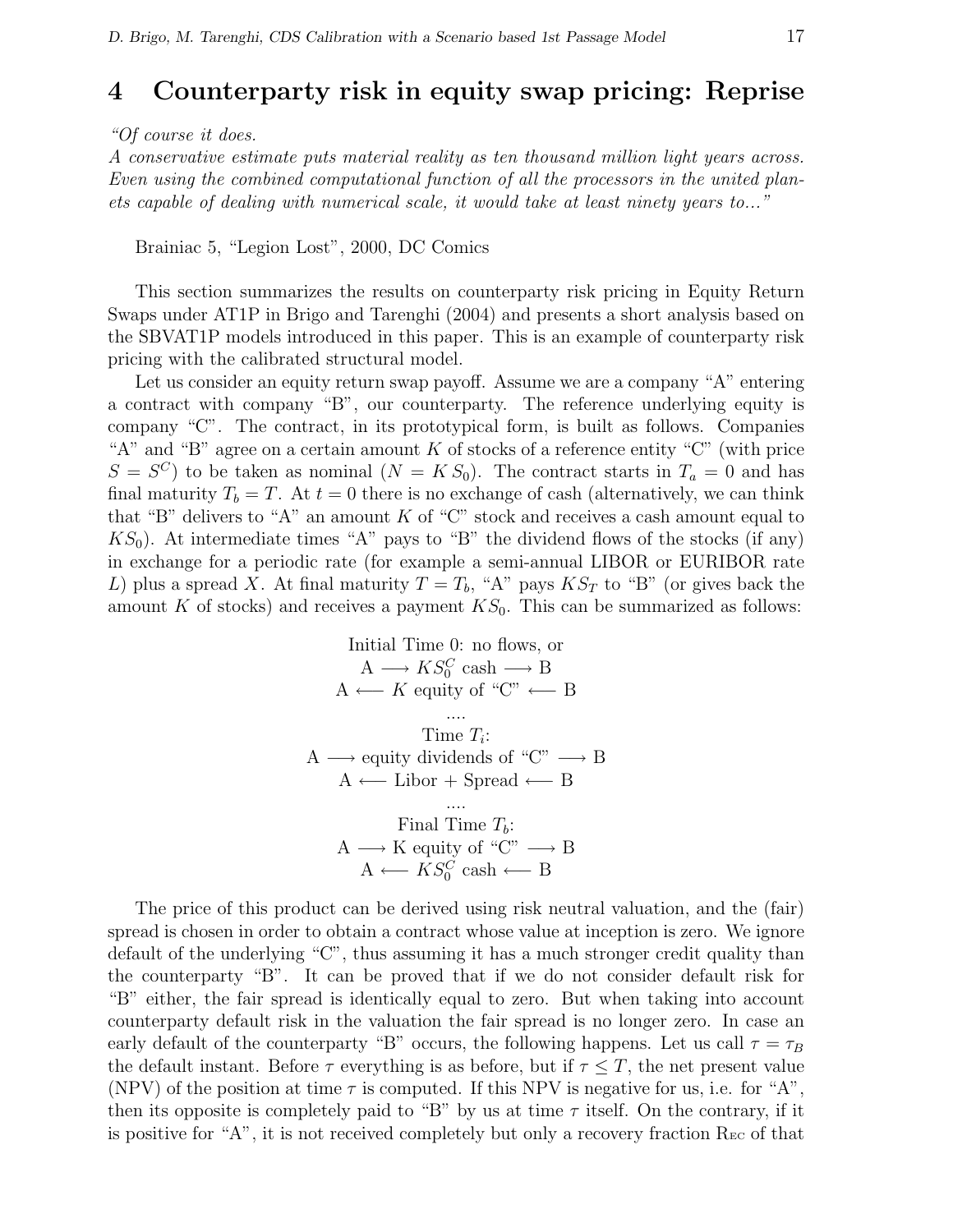NPV is received by us. It is clear that to us ("A") the counterparty risk is a problem when the NPV is large and positive, since in case "B" defaults we receive only a fraction of it.

The risk neutral expectation of the discounted payoff is given in the following proposition (see e.g. Brigo and Tarenghi  $(2004)$ ,  $L(S,T)$  is the simply compounded rate at time S for maturity  $T$ :

Proposition 4.1. (Equity Return Swap price under Counterparty Risk). The fair price of the Equity Return Swap defined above can be simplified as follows:

$$
ERS(0) = KS_0X \sum_{i=1}^{b} \alpha_i P(0,T_i) - L_{GD} \mathbb{E}_0 \bigg\{ \mathbf{1}_{\{\tau \le T_b\}} D(0,\tau) (NPV(\tau))^+ \bigg\}.
$$

where

$$
NPV(\tau) = \mathbb{E}_{\tau} \Biggl\{ - KNPV_{dividends}^{\tau+T_b}(\tau) + KS_0 \sum_{i=\beta(\tau)}^{b} D(\tau, T_i) \alpha_i (L(T_{i-1}, T_i) + X) + (KS_0 - KS_{T_b}) D(\tau, T_b) \Biggr\}.
$$
\n
$$
(8)
$$

and where we denote by  $NPV_{dividends}^{s+t}(u)$  the net present value of the dividend flows between s and t computed in u.

The first term in  $\Pi_{ES}$  is the equity swap price in a default-free world, whereas the second one is the optional price component due to counterparty risk.

If we try and find the above price by computing the expectation through a Monte Carlo simulation, we have to simulate both the behavior of  $S_t$  for the equity "C" underlying the swap, and the default of the counterparty "B". In particular we need to know exactly  $\tau = \tau_B$ . Obviously the correlation between "B" and "C" could have a relevant impact on the contract value. Here the structural model can be helpful: Suppose to calibrate the underlying process  $V$  to CDS's for name "B", finding the appropriate default barrier and volatilities according to the procedure outlined earlier in this paper with the AT1P model. We could set a correlation between the processes  $V_t^B$  for "B" and  $S_t$  for "C", derived for example through historical estimation directly based on equity returns, and simulate the joint evolution of  $[V_t^B, S_t]$ . As a proxy of the correlation between these two quantities we may consider the correlation between  $S_t^B$  and  $S_t^C$ , i.e. between equities.

Going back to our equity swap, now it is possible to run the Monte Carlo simulation, looking for the spread X that makes the contract fair.

We performed some simulations under different assumptions on the correlation between "B" and "C". We considered five cases:  $\rho = -1$ ,  $\rho = -0.2$ ,  $\rho = 0$ ,  $\rho = 0.5$  and  $\rho = 1$ . In Table 18 we present the results of the simulation, together with the error given by one standard deviation (Monte Carlo standard error). For counterparty "B" we used the Vodafone CDS rates seen earlier. For the reference stock "C" we used a hypothetical stock with initial price  $S_0 = 20$ , volatility  $\sigma = 20\%$  and constant dividend yield  $q = 0.80\%$ . The contract has maturity  $T = 5y$  and the settlement of the LIBOR rate has a semi-annual frequency. Finally, we included a recovery rate  $\text{R}_{EC} = 40\%$ . The starting date is the same we used for the calibration, i.e. March 10th, 2004. Since the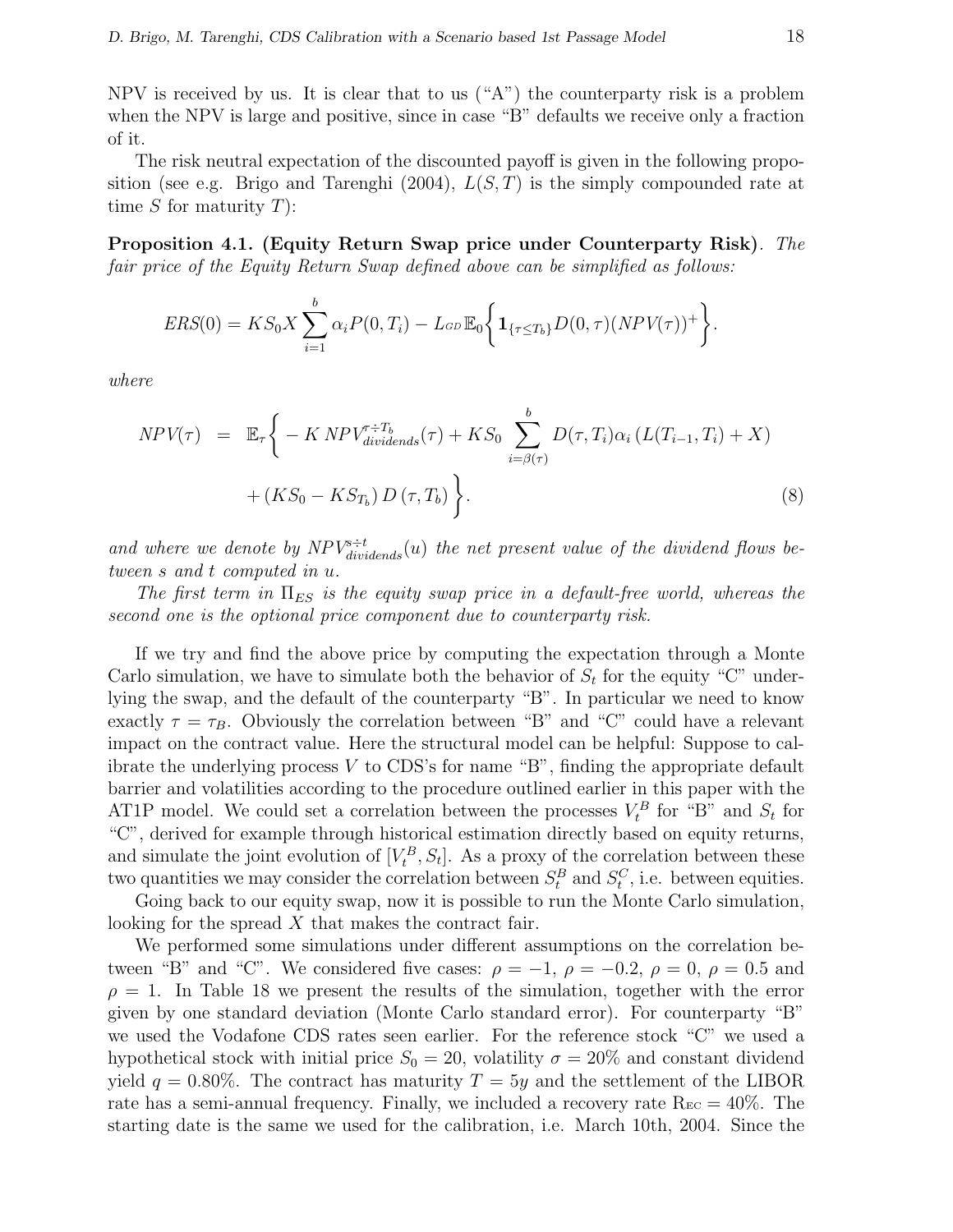reference number of stocks  $K$  is just a constant multiplying the whole payoff, without losing generality we set it equal to one.

In order to reduce the errors of the simulations, we have adopted a variance reduction technique using the default indicator (whose expected value is the known default probability) as a control variate. In particular we have used the default indicator  $1_{\{\tau \leq T\}}$ at the maturity  $T$  of the contract, which has a large correlation with the final payoff. Even so, a large number of scenarios is needed to obtain errors with a lower order of magnitude than X. In our simulations we have used  $N = 2000000$ .

We notice that X increases together with  $\rho$ , and in Brigo and Tarenghi (2004) we explain why this is natural.

| D                | X    | ES payoff | MC error |
|------------------|------|-----------|----------|
| -1               |      |           |          |
| $-0.2$           | 2.45 | $-0.02$   | 1.71     |
| $\left( \right)$ | 4.87 | $-0.90$   | 2.32     |
| 0.5              | 14.2 | $-0.53$   | 2.71     |
|                  | 24.4 | $-0.34$   | 0.72     |

Table 18: Spread X (in bps) under five correlations,  $S_0 = 20$ , basic AT1P model. We also report the value of the average of the simulated payoff (times 10000) across the 2000000 scenarios and its standard error, thus showing that  $X$  is fair (leads to a zero NPV).

To check the impact of the scenarios barrier, we have re-priced with the same  $X$ 's found in Table 18 for AT1P our equity swap under the SBAT1P model calibrated to the same CDS data, i.e. with the parameters given in Table 10. We have the outputs given in Table 19. If the models are close in terms of equity swap pricing, this payoff should be zero. We find actually values ranging from −28bps to 165 bps. Recalling that  $S_0 = 20$ , for a unit notional we would get a maximum discrepancy of about  $165/20 \approx 8$ bps. By comparing with the bid-offer window induced by market bid-offer R's on CDS's with unit notional, as shown for example in Table 2, we realize that this difference, if not completely negligible, is small. Besides, for the largest payoff value, i.e.  $\rho = 0.5$  (where the AT1P model gives -0.53 bps and the SBAT1P gives 165.5 bps) we notice that with  $X = 16$  (instead of 14.2) the AT1P model would give a payoff price of 166.9, so that our price difference between SBAT1P and AT1P, when translated back in AT1P spread  $X$ , is less than two basis points.

| D)           |               |          | ES payoff   MC error estimate |
|--------------|---------------|----------|-------------------------------|
|              | $-0.2$   2.45 | $-28.44$ | 1.49                          |
| $\mathbf{0}$ | 4.87          | 3.45     | 2.04                          |
| 0.5          | 14.2          | 165.50   | 2.29                          |

Table 19: Equity swap valuation under the SBAT1P model calibrated to the same CDS data as the AT1P model leading to Table 18.

We can try the same considerations with the SVBAT1P model, with the weighted calibration given in Table 16. If we consider the case with  $\rho = 0.5$ , the Monte Carlo method gives us the payoff expected value as 292.03 bps, with a Monte Carlo error of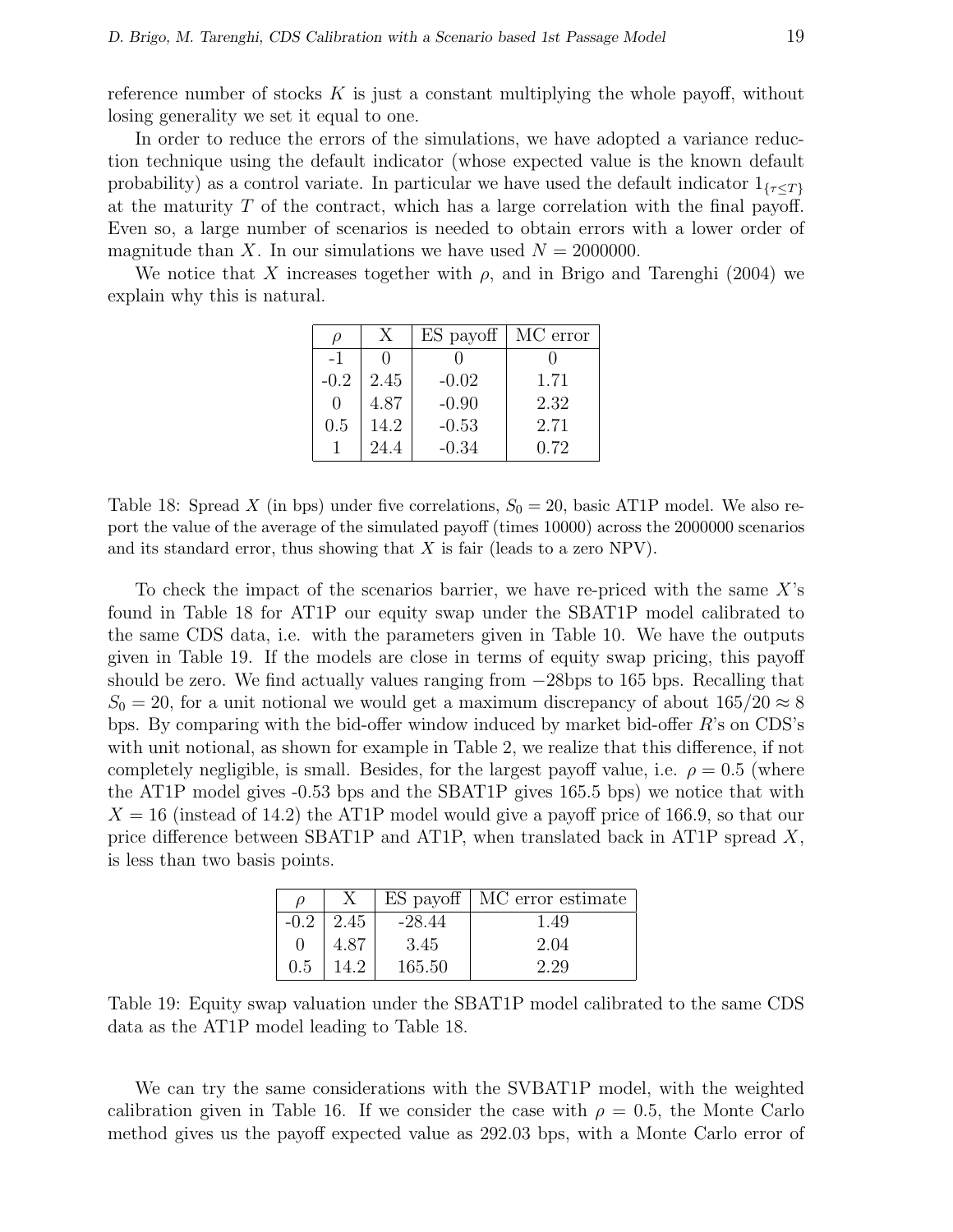about 1.67 bps. Again, recalling that  $S_0 = 20$  we can consider  $292.03/20 \approx 14.6$ , and compare with CDS payoff bid ask values, as in Table 2. We see that we are within the 7y and 10y CDS bid ask spreads but not within the 1y, 3y and 5y spreads. Also in this case we tried to see which value for X in the AT1P model with  $\rho = 0.5$  would produce an expected payoff close to 290. We obtained that a spread of  $X = 17.3$  would give an expected payoff value of 289, so that we see that the difference between AT1P and SVBAT1P in terms of AT1P spread is about 17.3-14.2= 3.1 bps. By comparing with bid-ask spreads in CDS rates  $R$ , as given in Table 1, we see again that this difference is inside the 1y, 7y and 10y spreads on the  $R$  quotes (which are respectively of 5, 8 an 10 bps). Also, even if a little larger, it is comparable to the 3y and 5y spreads (both of 2 bps), which are very narrow being related to the most traded CDS maturities. Thus we see that the difference is nearly negligible.

In general we have deviated further, since we started from the 0 payoff expected value under AT1P and the 165.5 expected payoff value under SBAT1P. Since AT1P, SBAT1P and SVBAT1P are calibrated to the same CDS data up to five years (but SVBAT1P is also calibrated to 7y and 10y CDS), we are seeing here that the different dynamics assumptions in the three models lead to different counterparty risk valuations in the equity return swap. The difference is not large when compared to bid ask spreads of CDS. We may expect more significant deviations in hedging. We have to keep in mind an important consideration, though. SVBAT1P is calibrated not exactly and not only on 1y, 3y and 5y CDS as the earlier AT1P and SBAT1P models. Probably some of the difference between the price obtained with the SBAT1P and the SVBAT1P is to be attributed to this fact.

Remark 4.2. (Nested calibration with AT1P but not with  $S(V)BAT1P$ ). A further important remark is the "nested calibration" aspect. With AT1P the calibration is "nested", in that adding one CDS with a larger maturity does not change the earlier  $\sigma$  parameters found with the calibration up to that point. In a way, this is a "cascade calibration". This may be helpful with sensitivities and bucketing. Instead, in the  $S(V)$ BAT1P model the parameters assume a "global" role: if we add a CDS quote and recalibrate, all the parameters change again. In principle, every CDS quote has an impact on all the  $S(V)BAT1P$  model parameters at the same time. This is less desirable in computing sensitivities to market inputs and can lead to numerical problems, especially with SVBAT1P where a further problem is that the calibration is not exact.

We will address these matters in future work.

# 5 Conclusions

In general the link between default probabilities and credit spreads is best described by intensity models. The credit spread to be added to the risk free rate represents a good measure of a bond credit risk for example. Yet, intensity models present some drawbacks: They do not link the default event to the economy but rather to an exogenous jump process whose jump component remains economically unexplained. Also, when dealing with default correlation, a copula function must be introduced between the jump processes thresholds in a way that has no clear immediate relation with equity correlation, a source of correlation that can be used for practical purposes.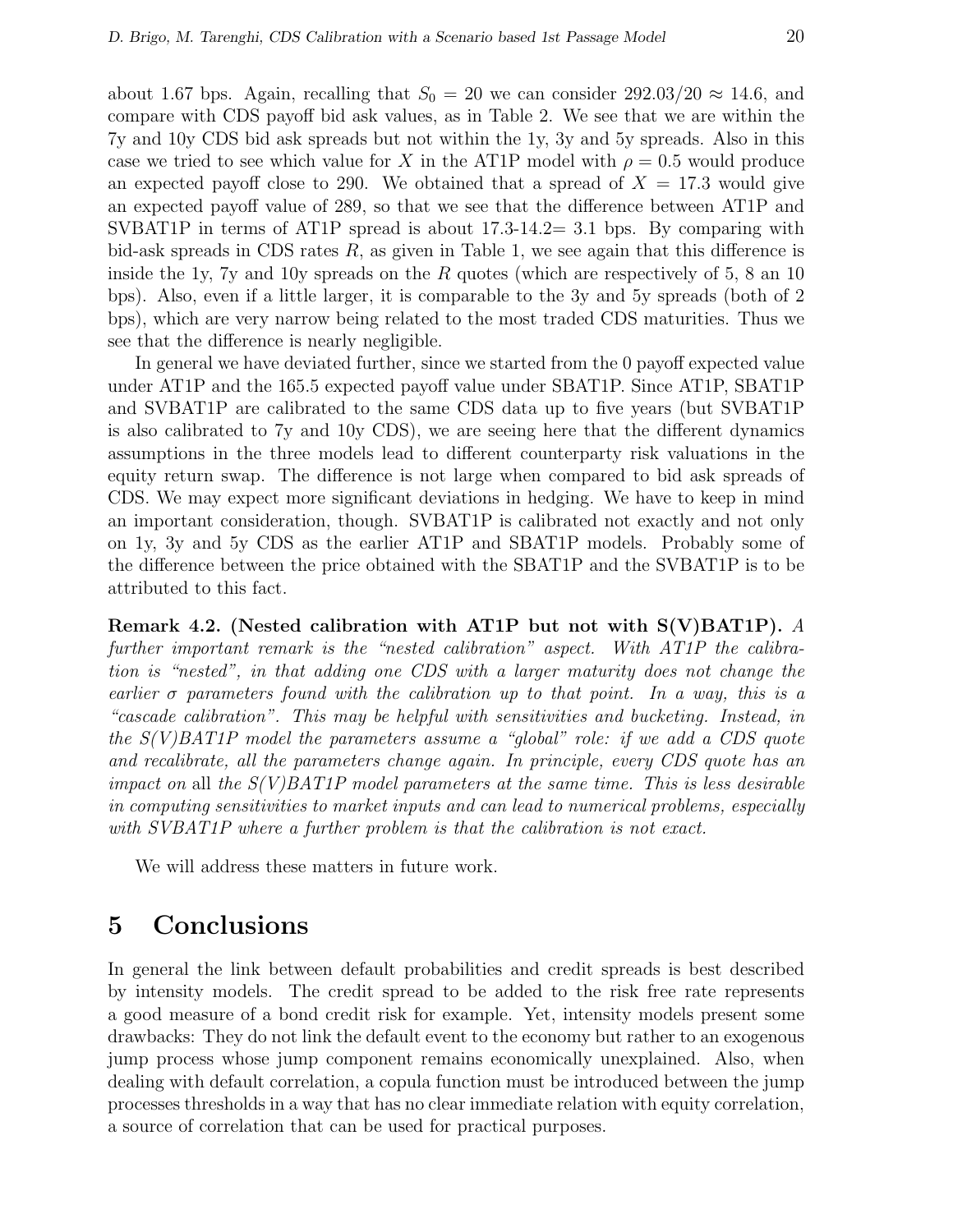In this paper we introduced an analytically tractable structural first passage model (SVBAT1P) based on scenarios on the value of the firm volatility and on the default barrier. This model allows for a solution to the above points. In this model the default has an economic cause, in that it is caused by the value of the firm hitting the default safety barrier value, and all quantities have a clear economic interpretation. Also, when dealing with multi-name products, the model allows for the introduction of the correlation in a very natural way, by simply correlating shocks in the different values of the firms by means of equity correlation.

We showed how to calibrate the model parameters to actual market data: Starting from CDS quotes and the scenario based barrier model, we first devised a calibration method based on the kernel of a matrix built by CDS with different maturities and under different scenarios. This approach involves a model with more parameters than market quotes, so that part of the parameters have to be fixed arbitrarily. After showing the limits of this approach, we considered a number of parameters equal to the number of quotes and calibrated via an optimization. This approach, examined in a case study, pointed out that the scenario based barrier parameterization is not describing well the implicit dynamics and debt structure given in CDS quotes for different maturities. An improvement is obtained when allowing for different scenarios also on the firm value volatility and also when introducing weights in the objective function, leading to a calibration error essentially within the bid ask spread. Pricing of counterparty risk in equity payoffs shows a partial consistency with the deterministic coefficients AT1P model in Brigo and Tarenghi (2004) calibrated to the same data.

Finally, the S(V)BAT1P model can be used to build a relationship between the firm value V and the firm equity S (perceived as a suitable barrier payoff in terms of V itself), for example along the lines of Jones et al (1984) and Hull, Nelken and White (2004). This approach can be used to price an equity default swap. To do so we need to find an expression for the debt (and thus the equity) within the chosen structural model. Debt and equity expressions are known in closed form for time-constant and standard (exponential) barrier Black Cox models (see for example Bielecki and Rutkowski (2001), Chapter 3). Under SVBAT1P we simply obtain a linear combination of said formulas under each scenario and we have a closed form expression for the equity. Then we can price an equity default swap by means of Monte Carlo simulation of the firm value, from which, scenario by scenario, we deduce analytically the equity value by means of the found formula. This is currently under investigation.

# References

- [1] Bielecki T., Rutkowski M., Credit Risk: Modeling, Valuation and Hedging. (Springer-Verlag, 2001).
- [2] Black F., Cox J. C. (1976), Valuing corporate securities: Some effects of bond indenture provisions, Journal of Finance 31.
- [3] Brigo, D., Mercurio, F., Rapisarda, F. (2004), Smile at Uncertainty, Risk, May issue.
- [4] Brigo D., Tarenghi M. (2004), Credit Default Swap Calibration and Equity Swap Valuation under Counterparty risk with a Tractable Structural Model, Working Paper (Available at www.ssrn.com and www.defaultrisk.com).